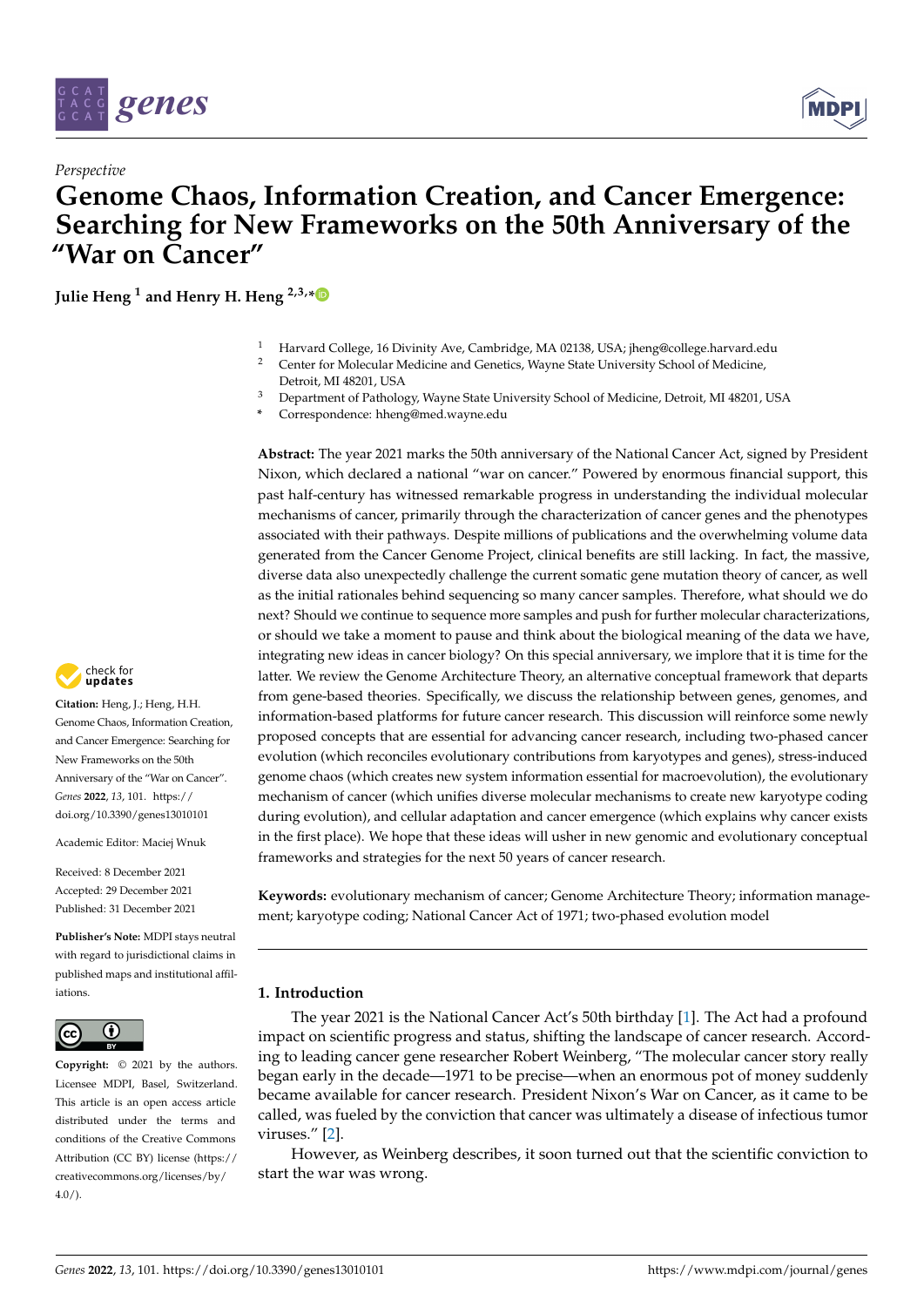"Looking back, it's clear that the scramble to find human retroviruses represented the major irony of the War on Cancer: it had been launched for the wrong reason, since cancer-causing human retroviruses were never found (with the exception of rare leukemias in the Caribbean and southern Japan)." [\[2\]](#page-13-1)

Nevertheless, as with many other complex adaptive systems, the war on cancer found its own life. Supported by renewed funding, new convictions arose and became new targeted battles with new rationalizations: from oncogenes to tumor suppressors, differentiation genes, DNA repair genes, cell cycle genes, cell death genes, metabolic genes, stress response genes, genome instability genes, and immune genes; from a handful of cancer genes to hundreds classified by "cancer hallmarks" to thousands of genes and beyond; from DNA to RNA to proteins, lipids, and sugars; and from cellular organelles to gap junctions to tissue structure. Although each battle promised to end cancer once and for all, the war goes on, seemingly endlessly  $[3,4]$  $[3,4]$ .

These battles have faced highly diverse targets, although all share the same assumption: cancer is a disease of uncontrollable growth, with a causation that can be identified by studying gene mutation and epigenetic regulation. Then, when all these individual battles failed to deliver, a bold idea emerged as the final battle: can we sequence every single gene mutation in cancer? Therefore, the Cancer Genome Atlas (TCGA) was born. It promised to leave no stone unturned and finally understand and cure all cancers [\[3,](#page-13-2)[5\]](#page-13-4).

Meanwhile, after conducting "watching cancer evolution in action" experiments [\[6\]](#page-13-5), we proposed that karyotype-mediated macroevolution, not gene mutation, is the common driving force for most cancers. Our genome-based theory (which would formally develop into the Genome Architecture Theory) predicted that large-scale sequencing would reveal high levels of data heterogeneity—in other words, a larger sample size could not solve our problems [\[5](#page-13-4)[,7\]](#page-13-6). Unfortunately, despite efforts made by pioneers such as Richard Goldschmidt and Barbara McClintock, few researchers have appreciated the ultimate importance of genome-level changes [\[3,](#page-13-2)[8\]](#page-13-7). According to the dogma of molecular genetics, the chromosome is just a carrier of genes. Most genetic errors are rare events due to multiple failures in error correction mechanisms such as DNA repair, cell cycle checkpoints, ER stress responses, information feedback, and apoptosis [\[8\]](#page-13-7). Such elegant and precise regulatory mechanisms resulted from billions of years of natural selection accumulating small changes over time; thus, punctuated, large-scale genomic aberrations must be harmful and cannot fit into the evolutionary process. Additionally, molecular genetics claims that drastically altered karyotypes, which are often observed among dying cells, cannot become clonal populations. Moreover, compared with genes, chromosome aberrations are harder to quantitatively measure for mathematical models, and efforts to identify common chromosomal aberrations for a majority of cancers have, thus far, failed [\[9\]](#page-13-8).

Fast forward, the avalanche of sequencing data we have is at odds with the initial goal of TCGA, to identify a few shared cancer gene mutations. TCGA has exposed a highly heterogeneous genomic landscape that challenges the somatic gene mutation theory of cancer [\[3\]](#page-13-2): interestingly, (1) chromosomal alterations are overwhelming in most cancer types, and the profiles of chromosomal changes have much better clinical prediction power than those of gene mutations  $[10-14]$  $[10-14]$ ; (2) for many patients, driver gene mutations are hard to identify, although benign tissue could have even more gene mutations than its malignant counterparts [\[15](#page-13-11)[,16\]](#page-13-12); and (3) every gene is a relevant "cancer gene", undermining TCGA's original mission [\[17\]](#page-13-13). The disappointment of gene-based prediction is not limited to TCGA, however. GWASs have revealed many involved loci and few dominant positions [\[18,](#page-13-14)[19\]](#page-14-0); experiments have illustrated that the lost function of specific genes can be recovered by aneuploidy [\[20\]](#page-14-1); high levels of genomic mosaicism are detected in somatic cells [\[21–](#page-14-2)[23\]](#page-14-3); and somatic genomic and/or non-genomic dynamics are common during development, aging, and stress response processes. Altogether, the gap between gene profile and phenotype becomes wider, and the power of gene-based prediction is drastically reducing [\[8\]](#page-13-7).

Obviously, genetics and genomics have now entered uncharted waters. Genes are still considered not only the basis of current genetic and evolutionary theories, but also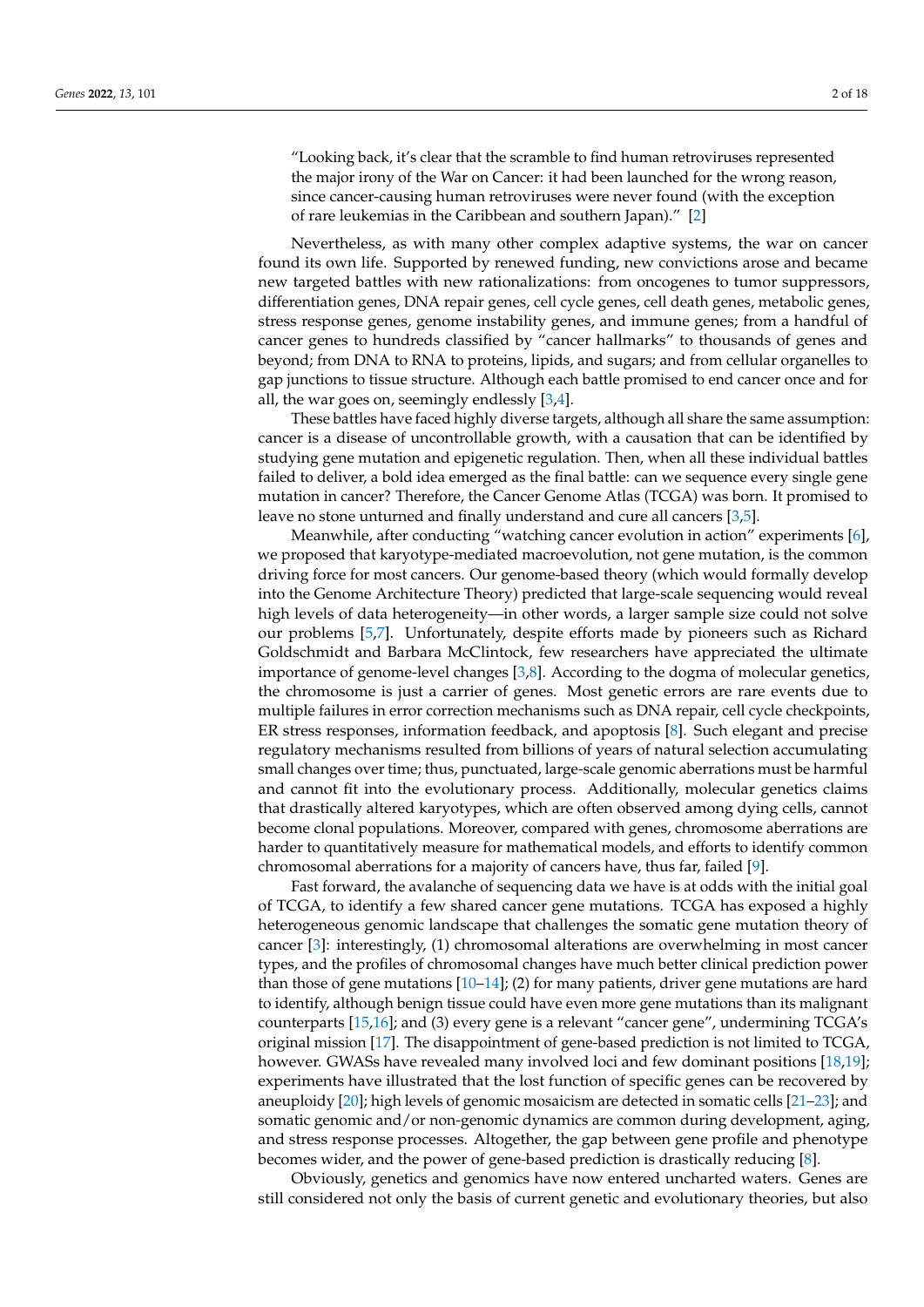fundamentally important for medical genetics, the driving force for diseases as well as organismal evolution. If the power of genes is less certain than we have imagined, how will the most dominant theories in biology and their biotechnological and medical implications be impacted? Additionally, equally importantly, how should we practice biology?

Recently, Nobel Laureate Paul Nurse suggested that biology is generating data without ideas to match [\[24\]](#page-14-4). In his opinion piece, Nurse quoted Sydney Brenner's earlier warning for biology that "We are drowning in a sea of data and starving for knowledge." Clearly, the gap between data and explanation has increased rapidly due to various large-scale -omics platforms, including single-cell technologies, and this gap will only be exacerbated in the future. Nurse recommends a shift in the culture of scientific research by emphasizing ideas and theories in addition to data generation, because current biology lacks the theories to explain or even generate data, as well as worthwhile ideas to inspire new generations. Although the piece is a timely reminder for molecular biologists in the era of Big Data that data and ideas should go hand in hand, Nurse did not address the issue of why technically orientated ideas differ from key theories of biology. Moreover, we must ask ourselves why and when more data means less understanding. What must we do when current theories and data conflict [\[5,](#page-13-4)[8\]](#page-13-7)?

Supposedly, more data helps us understand more. However, this statement is only true if the data are relevant to the question being studied and the data are explainable within our scientific theory. For example, we usually do not try to classify different species based on the behavior of their atoms. According to Thomas Kuhn, during a routine phase of science, when most data make sense, science progresses. However, when data obviously conflict with the theories that guide the efforts of data generation and collection, alternative theories may be necessary. Quickly reviewing some major cancer genome sequencing data published from the top journals, much of the field's data can be explained although by neither the somatic gene mutation theory nor neo-Darwinian evolution. Interestingly, researchers often avoid pointing out such inconsistencies or seem altogether unkeen in discussing ideas and theories.

Interestingly, alternative theories that better explain our "surprising" cancer gene mutation data exist, though there are no common frameworks to unify them (Table [1\)](#page-3-0).

| <b>Examples of Alternative Theories/Concepts for Explaining Cancer</b> |                                    | Ref.               |
|------------------------------------------------------------------------|------------------------------------|--------------------|
| <b>Aneuploidy Theory</b>                                               | Duesberg et al. (1998)             | $[25]$             |
|                                                                        | Duesberg and Rasnick (2000)        | [26]               |
|                                                                        | Gibbs (2003)                       | [27]               |
|                                                                        | Weaver and Cleveland (2007)        | $\left[ 28\right]$ |
|                                                                        | Pavelka et al. (2010)              | [29]               |
|                                                                        | Siegel and Amon (2012)             | [30]               |
|                                                                        | Ye et al. (2018)                   | [31]               |
| Tissue organization field theory (TOFT)                                | Soto and Sonnenschein, (2011)      | $[32]$             |
|                                                                        | Baker (2011)                       | [33]               |
|                                                                        | Soto and Sonnenschein (2013)       | $[34]$             |
| Cancer attractor theory                                                | Huang et al. (2009)                | [35]               |
|                                                                        | Huang (2013)                       | [36]               |
|                                                                        | Kulkarni et al. (2013)             | $[37]$             |
| Endogenous network hypothesis                                          | Ao et al. (2010)                   | [38]               |
| Physiological regulatory networks                                      | Noble (2021)                       | [39]               |
| Cancer represents a type of atavism                                    | Davies (2021)                      | [40]               |
| Retrotransposon-mediated genome evolution                              | $\overline{\text{Wilkins}}$ (2010) | [41]               |
| Human genome mismatches the changing environment                       | Gluckman (2011)                    | [42]               |
| Cancer represents a trade-off of adaptation and survival               | Horne et al. (2014)                | $[43]$             |
|                                                                        | Heng (2015), (2019)                | [3,8]              |

**Table 1.** Examples of alternative theories/concepts for explaining cancer.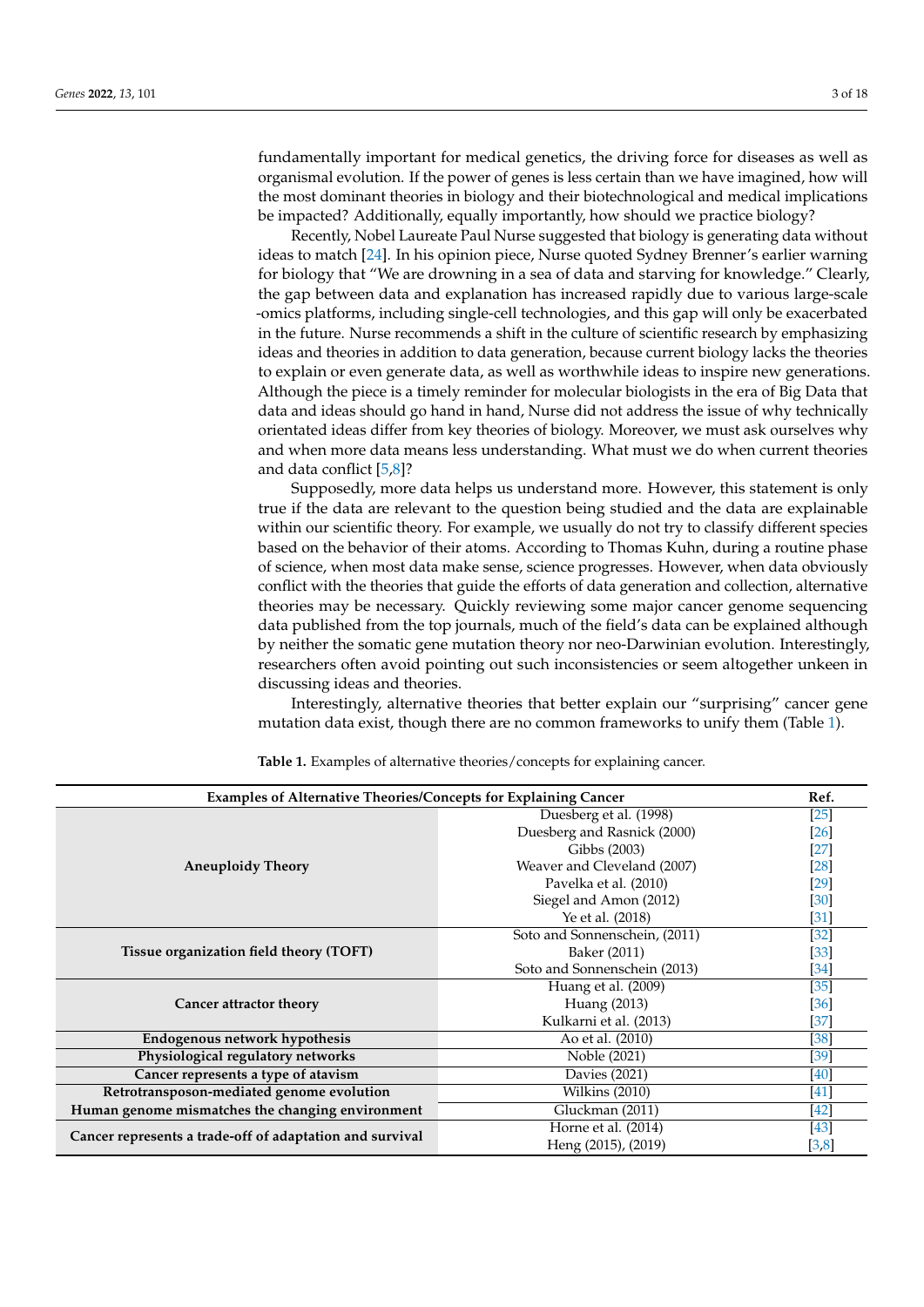<span id="page-3-0"></span>

| Examples of Alternative Theories/Concepts for Explaining Cancer                                                                                                                                                                                            |                                               | Ref.                        |
|------------------------------------------------------------------------------------------------------------------------------------------------------------------------------------------------------------------------------------------------------------|-----------------------------------------------|-----------------------------|
| Epigenetic alterations drive cancer                                                                                                                                                                                                                        | Feinberg et al. (2006)                        | $[44]$                      |
| Physical or chemical triggers                                                                                                                                                                                                                              | Jaffe (2005)                                  | $\overline{45}$             |
|                                                                                                                                                                                                                                                            | Levin (2021)                                  | [46]                        |
| Infection                                                                                                                                                                                                                                                  | <b>Ewald</b> (1998)                           | [47]                        |
| The Warburg effect and<br>metabolic contribution                                                                                                                                                                                                           | Warburg (1956)                                | [48]                        |
| Mutator phenotype                                                                                                                                                                                                                                          | Loeb (1974)                                   | [49]                        |
| Heterogeneity and tumor society, fuzzy inheritance                                                                                                                                                                                                         | Heppner (1984), Heppner and Miller (1988)     | [50, 51]                    |
|                                                                                                                                                                                                                                                            | Heng (2015)                                   | $[3]$                       |
| The first cell                                                                                                                                                                                                                                             | Raza (2019)                                   | $[52]$                      |
| New system emergent from                                                                                                                                                                                                                                   |                                               |                             |
| system constraints                                                                                                                                                                                                                                         | Heng and Heng (2021)                          | $[53]$                      |
| Complex adaptive system theory, chaotic systems                                                                                                                                                                                                            | Heng (2006), (2013), (2019)                   | [8, 54, 55]                 |
|                                                                                                                                                                                                                                                            |                                               | [56]                        |
|                                                                                                                                                                                                                                                            | Tez 2016                                      | $[57]$                      |
| Extrachromosomal DNA                                                                                                                                                                                                                                       | Wu et al. (2019)                              | $[58]$                      |
| Illegitimate genomic integration of cell-free chromatin                                                                                                                                                                                                    | Raghuram et al., (2019)                       | $[59]$                      |
|                                                                                                                                                                                                                                                            | <b>Huxley</b> (1956)                          | [60]                        |
|                                                                                                                                                                                                                                                            | Van Valen (1991)                              | [61]                        |
|                                                                                                                                                                                                                                                            | Duesberg and Rasnick (2000)                   | [26]                        |
|                                                                                                                                                                                                                                                            | Ye et al. (2007)                              | 62                          |
| Cancer as a new cellular species                                                                                                                                                                                                                           | Heng (2007)                                   | [63]                        |
|                                                                                                                                                                                                                                                            | Vincent $(2010)$                              | [64]                        |
|                                                                                                                                                                                                                                                            | Heng (2015)<br>Bloomfield and Duesberg (2016) | $\lceil 3 \rceil$<br>$[65]$ |
|                                                                                                                                                                                                                                                            | Paul (2021)                                   | [66]                        |
|                                                                                                                                                                                                                                                            | <b>Walen (2010)</b>                           | [67]                        |
|                                                                                                                                                                                                                                                            | Erenpreisa et al. (2005) (2020)               | [68, 69]                    |
|                                                                                                                                                                                                                                                            | Heng et al. (1988), (2006), (2008), (2013)    | [6, 54, 55, 70]             |
| Chaotic genomes (structural and numerical subtypes):<br>Massive karyotype reorganization;<br>Polyploidy giant cancer cells;<br>Micronuclei clusters;<br>Chromosome fragmentations;<br>Anstasis; and other overlooked chromosomal and nuclear<br>variations | Zhang et al. (2014)                           | $[71]$                      |
|                                                                                                                                                                                                                                                            | Niu et al. (2016)                             | [72]                        |
|                                                                                                                                                                                                                                                            | Chen et al. (2019)                            | [73]                        |
|                                                                                                                                                                                                                                                            | Liu (2018)                                    | [74]                        |
|                                                                                                                                                                                                                                                            | Liu (2020)                                    | [75]                        |
|                                                                                                                                                                                                                                                            | Ye et al. (2019)                              | [76]                        |
|                                                                                                                                                                                                                                                            | Zaitceva et al. (2021)                        | [77]                        |
|                                                                                                                                                                                                                                                            | Stevens et al. (2007)                         | $[78]$                      |
|                                                                                                                                                                                                                                                            | Pienta et al. (2020)                          | [79]                        |
| Punctuated macroevolution                                                                                                                                                                                                                                  | Heng et al. (2006)                            | [6]                         |
|                                                                                                                                                                                                                                                            | Navin et al. (2011)                           | [80]                        |
|                                                                                                                                                                                                                                                            | Sottoriva et al. (2015)                       | $\lceil 81 \rceil$          |
|                                                                                                                                                                                                                                                            | Shapiro (2021)                                | [82]                        |
|                                                                                                                                                                                                                                                            | Shapiro and Noble (2021)                      | $\lceil 83 \rceil$          |
|                                                                                                                                                                                                                                                            | Furst (2021)                                  | [84]                        |
|                                                                                                                                                                                                                                                            | Vendramin et al. (2021)                       | $[85]$                      |

Nevertheless, many of these different ideas are suppressed by the mainstream research community. This suggests that we do not lack ideas/observations, but lack new frameworks to hone and mature these alternative ideas. In other words, we might have reached a moment of scientific revolution. The current lack of new ideas and the difficulties in solving key anomalies represent key features of a crisis, a necessary stage of a paradigm shift: "One of the key preconditions and signals of a paradigm shift is the transition from a routine progression stage to a crisis stage of a given scientific field. In a real crisis stage, the dominating paradigm is losing its capability to explain fundamental facts (most of which are newly discovered), despite that there are many superficial technical achievements being made and a large amount of data being collected. In other words, the more data that are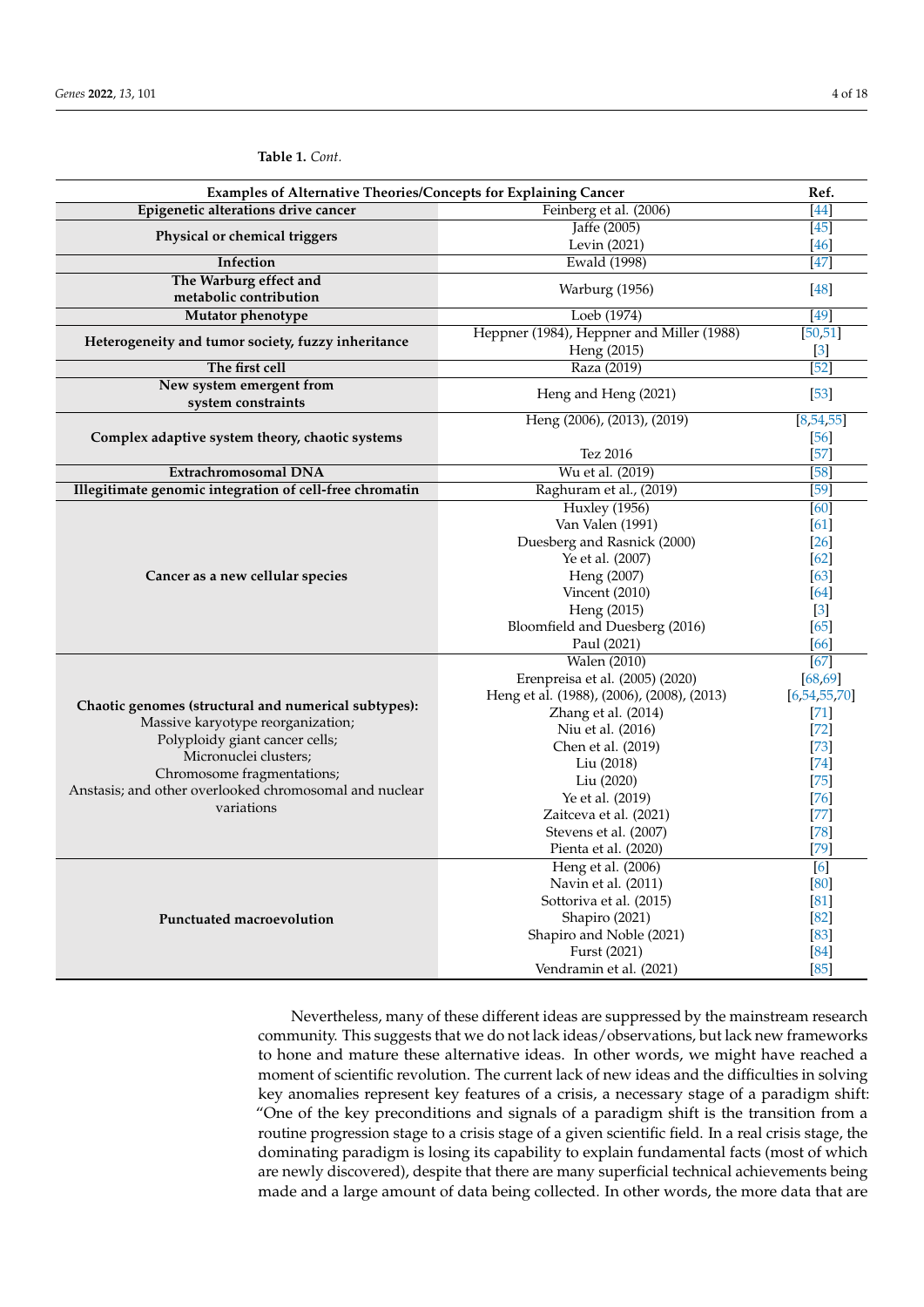collected, the more confusion there is and the less we can comprehend it, as these new discoveries contradict the expectations of the current paradigm. Such increased anomalies are highly unfit between the existing theory and reality." [\[8\]](#page-13-7).

After 50 years of war, does current cancer research need a new paradigm? If yes, what should it look like? How much do cancer theories and research strategies need to be altered? Our key predictions about the outcome of the Cancer Genome Project have proven to be correct [\[5](#page-13-4)[,7\]](#page-13-6), and we believe it is time to renew the call to invoke a new genomic and evolutionary framework [\[8\]](#page-13-7): the Genome Architecture Theory (GAT). The GAT (previously referred to as the Genome Theory or Genome System Theory) departs from the somatic gene mutation theory of cancer [\[5](#page-13-4)[,7](#page-13-6)[,8,](#page-13-7)[84,](#page-15-29)[86\]](#page-15-31). In this perspective, genetic and genomic concepts are briefly compared, and some newly emergent principles of the GAT are clarified in the context of inheritance, information, and evolution patterns. Finally, some lessons are offered from the war on cancer.

#### **2. Newly Emergent Genomic and Evolutionary Concepts**

*2.1. Genes vs. Karyotypes (Chromosome Sets): Redefining Inheritance*

The transition from studying karyotypes to genes once represented a technological advancement in cancer research [\[54\]](#page-14-34). Based on reductionist practice, the higher the resolution, the better the experimental approach. As soon as fusion genes could be isolated from translated chromosomal regions, karyotype analyses became less important. Compared with gene studies, karyotype studies were often dismissed as "not mechanistic enough" and relegated to the less fundable "descriptive studies" category.

However, following 50 years of gene-based cancer research, especially after the Cancer Genome Project, increased gene data have unexpectedly illustrated the complexity and uncertainty of cancer, which forcefully challenges some of the key assumptions of the somatic gene mutation theory. For example, the gene was assumed to be an independent information unit, where key genes are responsible for key traits. It followed that cancer genes would be common drivers for cancer evolution. Why, then, were sequencing results data and theoretical predictions so far off? Among many explanations (see [\[3,](#page-13-2)[5,](#page-13-4)[8\]](#page-13-7)), two key conceptual misunderstandings of genetics and evolution are worth re-emphasizing:

(1). The gene's predictive power has been artificially overestimated by researchers through their selective experimental systems and data interpretations.

As we have previously discussed [\[7,](#page-13-6)[8\]](#page-13-7), clear-cut relationships between genes and phenotypes are often only observable in exceptional cases. Artificial experimental systems and selective datasets have been key to establishing the power of single genetic elements or genes, ever since Mendel's foundational experiments. Not only it is difficult to repeat Mendel's experiments using different species, but he also only reported seven traits among the many he had examined. When studying each trait, his extreme selection of individuals played a major role, choosing uncommon stem lengths for example:

"Third, Mendel had a strict selection criterion for each sample. He had purposely avoided collecting "average data" by using exceptional samples in his experiments. For example, to compare the difference in the stem length (one of his 7 traits), a long axis of 6–7 ft was always crossed with a short one of 0.75–1.5 ft. By pushing extreme cases rather than using average long and short populations, the certainty of data becomes much more impressive. Paradoxically, however, the pattern he discovered based on selection will not represent the majority of the data he ignored.

Fourth, Mendel had tried his best to reduce environmental variations that could influence the data, such as growth conditions, the timing of experiments, and the effect of all foreign pollen, which invariably created ideal systems with minimal environmental influences.

Together, Mendel had created a perfect yet highly exceptional system. Perfect for a manipulated linear model with reduced variants, exceptional for the reality of genetics where most genetic traits do not contribute by a single gene and heterogeneity dominates within a population." [\[8\]](#page-13-7).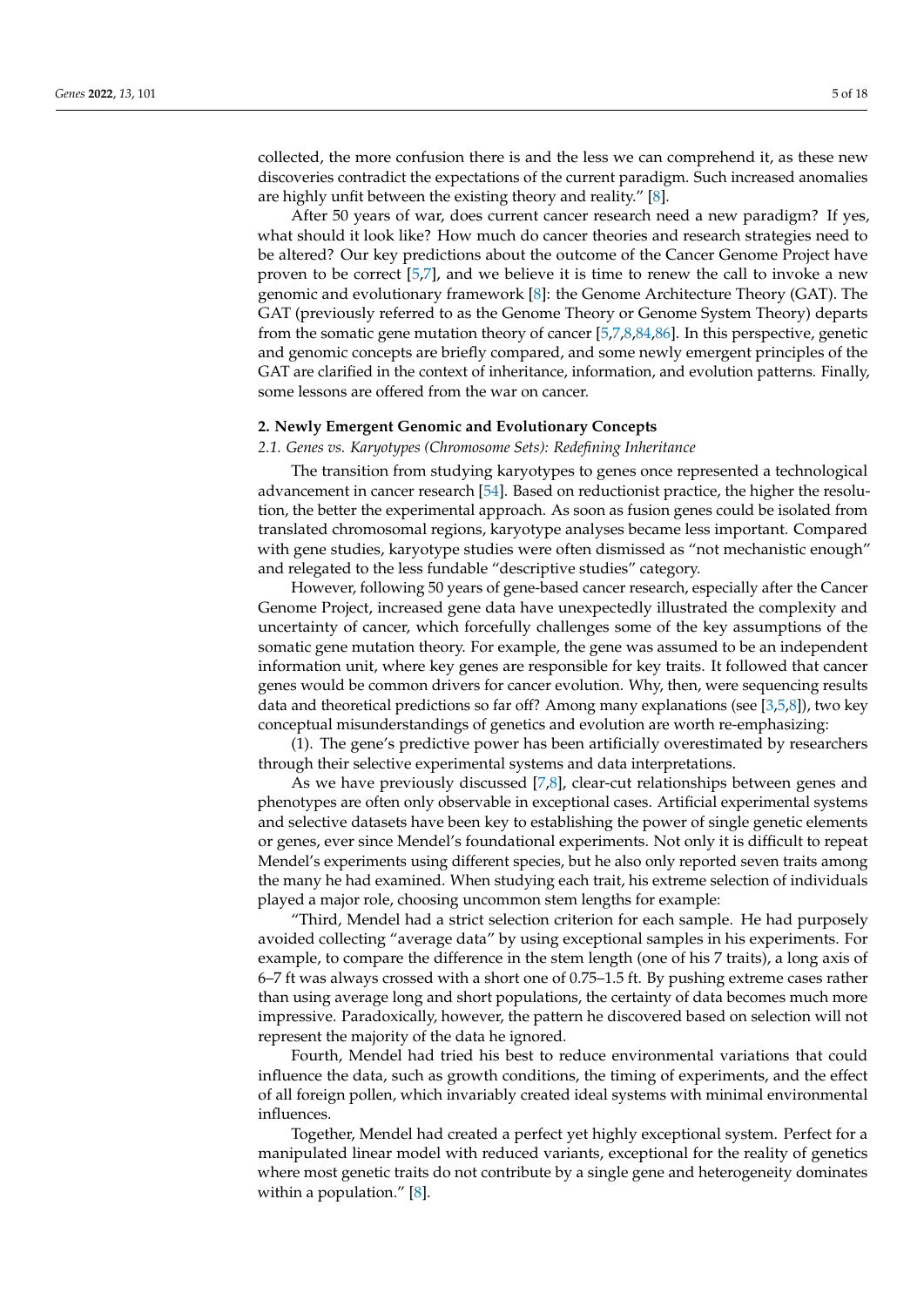Knowing how Mendel studied the genetic basis of the length of pea stems, we can understand why it has been so difficult for current researchers to study the genetic basis of traits such as human height despite better technologies and sample sizes. Mendel likely would have faced similar difficulties had he used the entire set of stem lengths in the pea plant population. The genetic basis of human height could be much simpler if we only examine extreme "giant" and "dwarf" phenotypes, because an excess or deficiency of growth hormone would be the obvious cause. However, such a simple answer will not explain the majority of differences in individuals' heights. Recently, more than 100,000 genomic variants affecting human height were identified, most of which were previously considered statistical noise and ignored; these variants are less useful for pattern identification because they are distributed across the entire genome [\[18\]](#page-13-14).

Even so-called Mendelian diseases, which are purportedly caused by a single gene, involve many other genes, such as multiple levels of modifiers, and genes related to system function, including homeostasis. The same "causative" mutation can cause different phenotypes across individuals.

The real challenges for future genomics are the facts that the power of any gene is limited and that genes do not function individually but within complex networks. Furthermore, gene-coded information is fuzzy, and environments can "select" outcomes among many coded potentials [\[8\]](#page-13-7). By introducing linear, causative experimental systems, researchers often can "prove" the predictive power of a gene under study, but these linear relationships fall apart in a natural setting, where uncertainty is much higher. It is thus no surprise that so many genes—nearly all genes—can be linked to cancer formation and growth [\[17\]](#page-13-13). Now, the more serious question becomes: if (almost) every gene affects (almost) everything, how does genetics actually work [\[8\]](#page-13-7)?;

(2). The mechanisms of inheritance in macro- and microevolution have traditionally been misunderstood, resulting in much confusion in cancer research

Since the gene was identified as a basic unit of inheritance, the research landscape of modern biology has been dominated by studying how genes program cellular phenotypes through various bioprocesses. Successful efforts include characterization of the gene itself (structure, replication, repair) and its relationship with RNA, proteins, and other biological components/pathways; understanding gene regulation and function in developmental as well as normal physiological processes; gene frequency dynamics within a given population; and the cloning of genes responsible for inherited diseases, including some familial cancers (however, for most sporadic cancers, gene theory has lost much of its explanatory power).

Confusion about the power of genes arises from misunderstandings of gene-defined inheritance and cancer. First, Mendelian genetics is objectively constrained to study genetic processes occurring within a given species. Second, since the beginning of molecular cancer research, cancer has been defined as a gene mutation problem, where the oncogene can promote cellular proliferation. Both these assumptions fail to realize that cancer is a new system emergent from multiple levels of system constraints. Theodor Boveri linked cancer to chromosomal aberrations, the only genetic mechanism he knew, in 1902 [\[87\]](#page-16-0); since then, molecular geneticists have concluded that the gene is a more advanced concept than the chromosome, because the chromosome is just a vehicle carrying genes. As a result of the dominance of genes, few molecular geneticists are interested in examining the impact of an altered karyotype on their favored gene pathways. However, crucially, the karyotype plays a key role in organizing gene interactions and preserving system information (for more details, refer to later sections). In other words, karyotype change generates a new system. Furthermore, our decades-long research has linked karyotype change with "system inheritance", which mainly involves macroevolution, and gene mutation with "parts inheritance", which involves microevolution, including normal developmental processes [\[7,](#page-13-6)[8,](#page-13-7)[88\]](#page-16-1).

The importance of the karyotype was also ignored by most biologists who use model systems to study gene function. In these systems, the karyotype is often maintained; therefore, the function of a gene can be observed across various experimental settings. In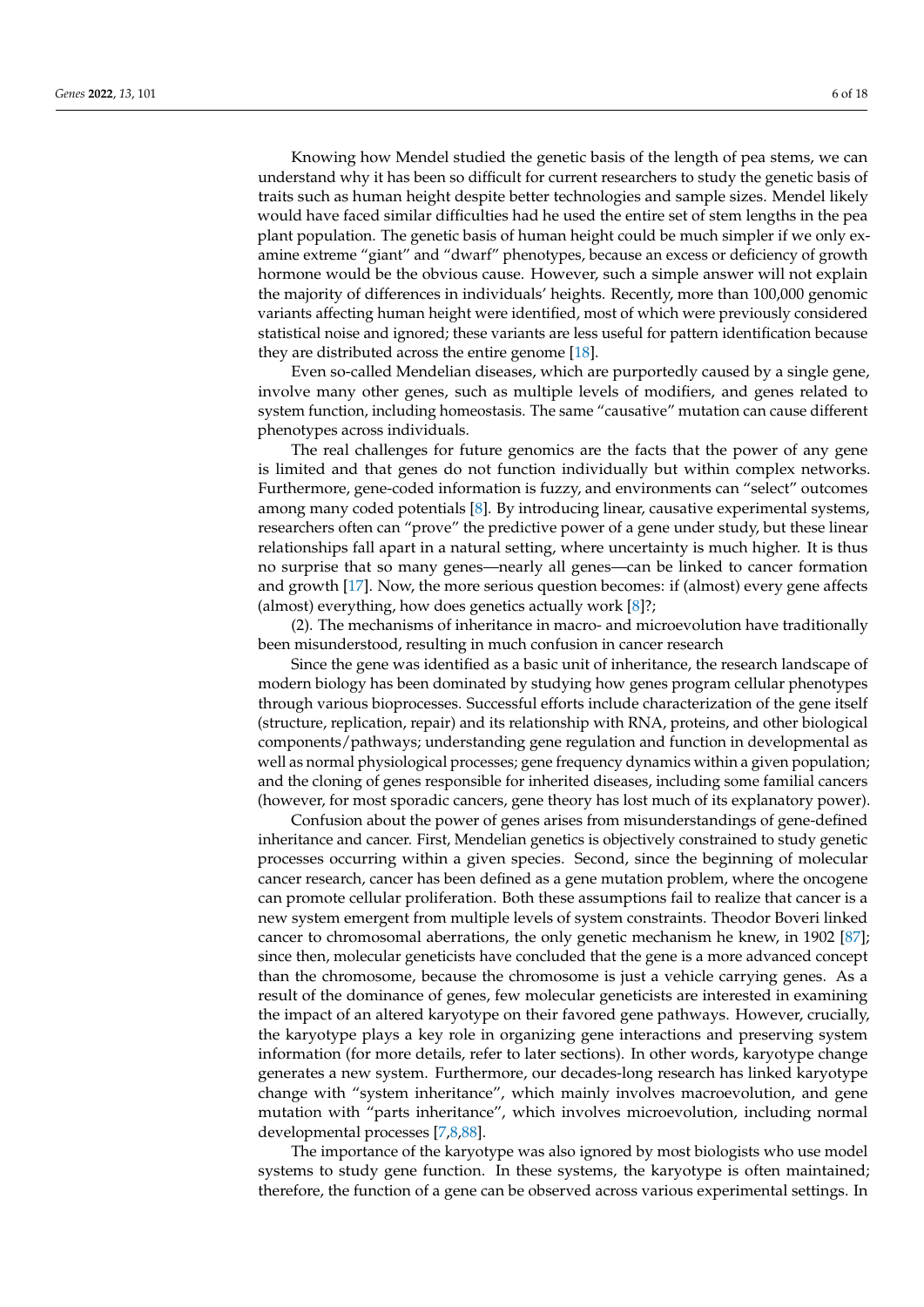cancer evolution, in contrast, the function of a gene is often indecipherable amid karyotype changes that impact many genes and the networks among them [\[3,](#page-13-2)[8\]](#page-13-7).

In essence [\[3](#page-13-2)[,8\]](#page-13-7), current confusions in cancer research are rooted in misunderstandings of inheritance and evolution. The purpose of this piece is to call for the re-examination of basic biological theories to rethink the cancer issue. For example, if the gene and karyotype represent two different types of inheritance, and cancer is an issue of system emergence with a new genome, monitoring the karyotype is an obvious necessity, especially when exorbitant gene-based research has failed to deliver its promises.

## *2.2. Molecular vs. Evolutionary Mechanisms: The Parts/Pathways, the System, and the Selective Processes*

Research strategies are heavily influenced by theories. Since the identification of the first oncogene, the characterization of parts (e.g., identifying and analyzing cancer genes and proteins) has been the main focus of cancer research. When many components of the accumulated data conflicted with each other, various -omics approaches and systems biology were introduced. However, although overwhelming complexity in cancer has been confirmed, there are few specific suggestions of how to proceed. Researchers favor different approaches, including sequencing more samples of genomic and epigenetic landscapes for different cancer types, targeting various pathways, analyzing micro-RNA/non-coding RNA, studying metabolic contribution and influence of microbiota, and examining options of immunotherapy.

Many factors, genomic and environmental alike (from gene to lifestyle), are involved in cancer [\[3](#page-13-2)[,4\]](#page-13-3). Under different experimental systems and conditions, any and all factors can promote, slow, or stochastically alter the cancer progression landscape; a given gene can switch from a tumor suppressor to an oncogene function or vice versa; the outliers can multiply into a dominant population or a key population can be eliminated; and a defined, specific pathway can soon become unpredictable when further variants are introduced. These data, saturated with complexity and uncertainty, force researchers to ask some important questions: What is the clinical value of studying one specific gene mutation within a highly adaptive system?; When data components conflict with each other, how do we choose which component to prioritize?

To address these questions, one first needs to understand the relationship between different molecular mechanisms and the common mechanism of cancer [\[89,](#page-16-2)[90\]](#page-16-3). Cancer is an evolutionary process; therefore, it must involve the generation of variations in the cellular population (which involves information creation at genome and gene-level); these variations display different degrees of reproduction, survival, and/or evolvability. These variations must be heritable. Furthermore, these altered cellular systems need to respond to evolutionary stress and must ultimately break environmental constraints. Then, any individual molecular mechanism that can contribute to the cancer evolutionary process can be linked to cancer.

However, although there are many specific and highly diverse gene-mediated molecular mechanisms, these can be unified by the common mechanism of genome-mediated cancer evolution under the evolutionary mechanism of cancer.

During comparative studies of tumorigenicity, in which five different well-characterized model systems were used, the degree of karyotypic heterogeneity (population diversity) was directly linked to tumorigenicity. The tumorigenicity of each model has been linked with different and specific molecular pathways and there is no common molecular mechanism shared among them; therefore, we realized that the common link of tumorigenicity between these diverse models is elevated genome diversity. Based on the concept that genome-level heterogeneity is a key to cancer evolution and that stress can induce increased system dynamics, reflected as increased NCCA frequencies, we proposed that the evolutionary mechanism of cancer is equal to the sum of all individual molecular mechanisms:

**Evolutionary Mechanism =** ∑ **Individual Molecular Mechanisms**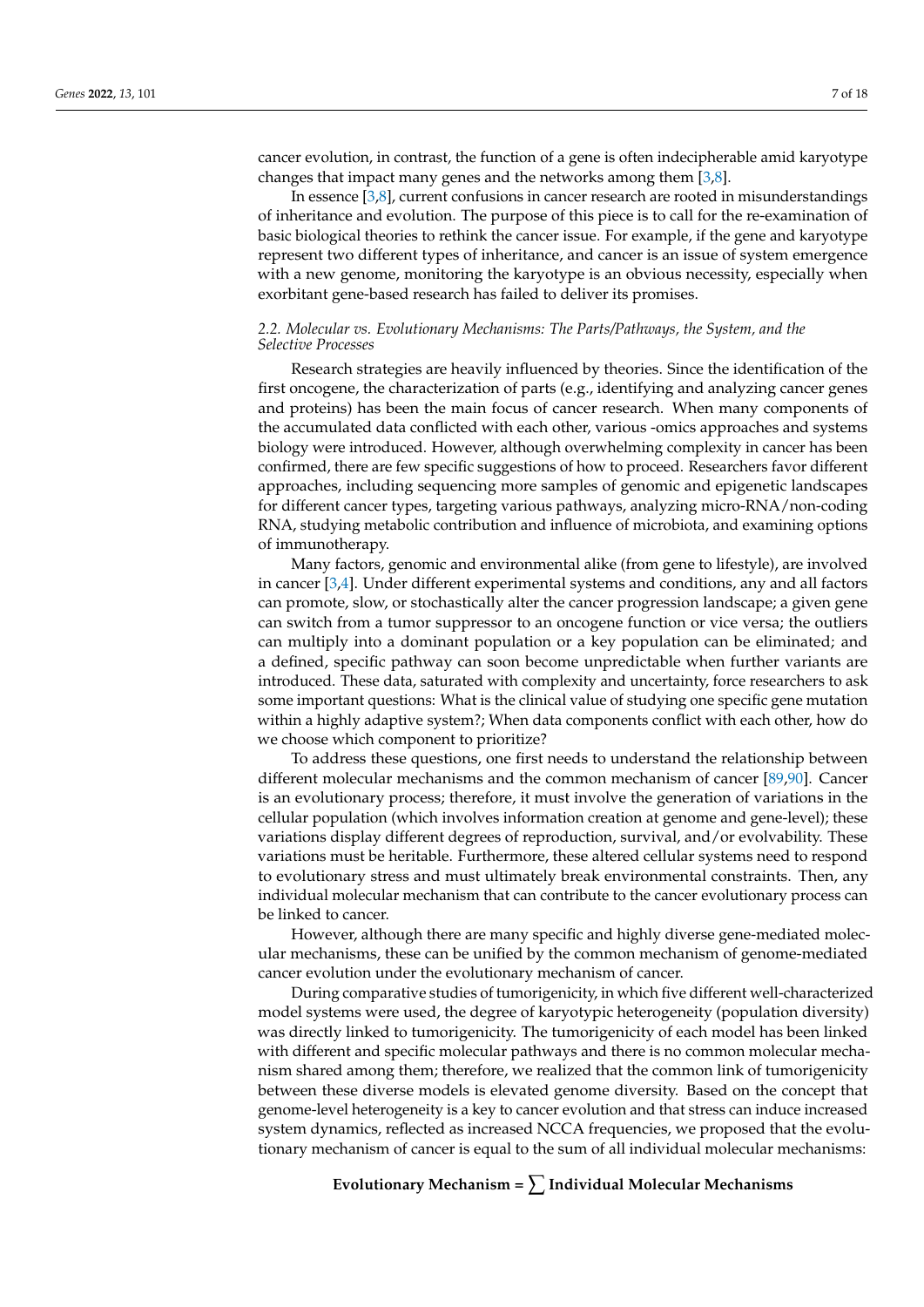Although there are many individual molecular mechanisms, there are four key components for understanding how the evolutionary mechanism works: (1) stress-induced system dynamics (e.g., genomic, epigenomic, and increased stochastic changes); (2) population diversity (genome heterogeneity, which can be triggered by diverse gene mutations or molecular pathways when the stress is sufficiently high); (3) selection based on the genome package (macrocellular evolution); and (4) new genome systems capable of breaking down of higher levels of constraints and becoming the dominant population [\[8\]](#page-13-7).

With the above realization, we now understand the limitation of focusing on the partial characterization of individual gene mutations, because there are so many, and most are trivial compared with karyotype alterations. Instead, we need to focus on evolutionary selection based on new emergent systems (cellular populations with new karyotypes). In addition, the unity of cellular macroevolution occurs at the genome level, rather than at the gene level. Gene mutations are mainly involved in the microevolutionary phase.

Changes in research strategy also reflect general trends in biological research. At the initial stage of molecular research, researchers only knew to study isolated parts. Currently, researchers are struggling to integrate these well-studied parts, which requires holistic concepts and tools. In the future, researchers need to focus on profiling the evolutionary selection process, perhaps through watching-evolution-in-action experiments [\[6\]](#page-13-5). For example, over the course of a cancer treatment, it could be tolerable not knowing specific potential pathways, which can be quickly replaced by another pathway when the system undergoes a highly dynamic adaptation. Instead, we ought to focus on better predicting a system's behavior and modifying its general trends.

#### *2.3. Genome Chaos: The Essential Process of System Information Self-Creation*

The main reason why cancer often wins battles in the war on cancer is its incredible evolvability. Ironically, this evolvability is greatly enhanced by our medical treatment strategies. In other words, in the name of killing monsters, we may be propagating them more, because treatment options designed for the maximal killing of cancer cells can result in the formation of more aggressive cancers via genome chaos.

Genome chaos, rapid and massive genome re-organization under crisis, was initially systematically described during watching-evolution-in-action experiments [\[6,](#page-13-5)[70](#page-15-15)[,91\]](#page-16-4). It was soon realized that genome chaos is essential for key phase transitions in cancer evolution, including immortalization, transformation, metastasis, and drug resistance [\[3,](#page-13-2)[8\]](#page-13-7). Chaotic karyotypes had occasionally been observed by cytogenetics, but they were largely ignored without the foundation of specific mechanisms and experimental systems to reproducibly generate them. Even after our initial report, suspicions remained high, based on the general view that: (1) there is no chance for these drastically altered structures to survive, and they have no evolutionary significance because the evolutionary selection is based on the accumulation of the small changes, and (2) high genetic integrity will not tolerate such structures. Thus, any chaotic genomes belong to genetic noise, which will certainly be eliminated by evolutionary selection.

In contrast, unexpectedly, chaotic genomes have commonly been detected from cancers in the Cancer Genome Project [\[92](#page-16-5)[–94\]](#page-16-6). Although many different new terms were employed to describe the phenomena, previous cytogenetic discoveries of genome chaos were confirmed. As described in our previous publication:

"Recently, the cancer genome sequencing project has generated large amounts of data, which inevitably confirmed the importance of studying genome chaos [\[95–](#page-16-7)[97\]](#page-16-8). Various chaotic genomes were detected within nearly all types of cancers. In some cancer types such as prostate cancer, chaotic genomes were detected in a majority of cases. Interestingly, these fragmented and stitched chromosomes were given many different names by different investigators including "chromothripsis", "chromoplexy", "chromoanagenesis", "chromoanasynthesis", "chromosome catastrophes", and "structural mutations" [\[98](#page-16-9)[–108\]](#page-16-10). Based on their descriptions chromothripsis refers to the chaotic genome mainly involving local re-organization (within a single chromosome), while chromoplexy refers to a more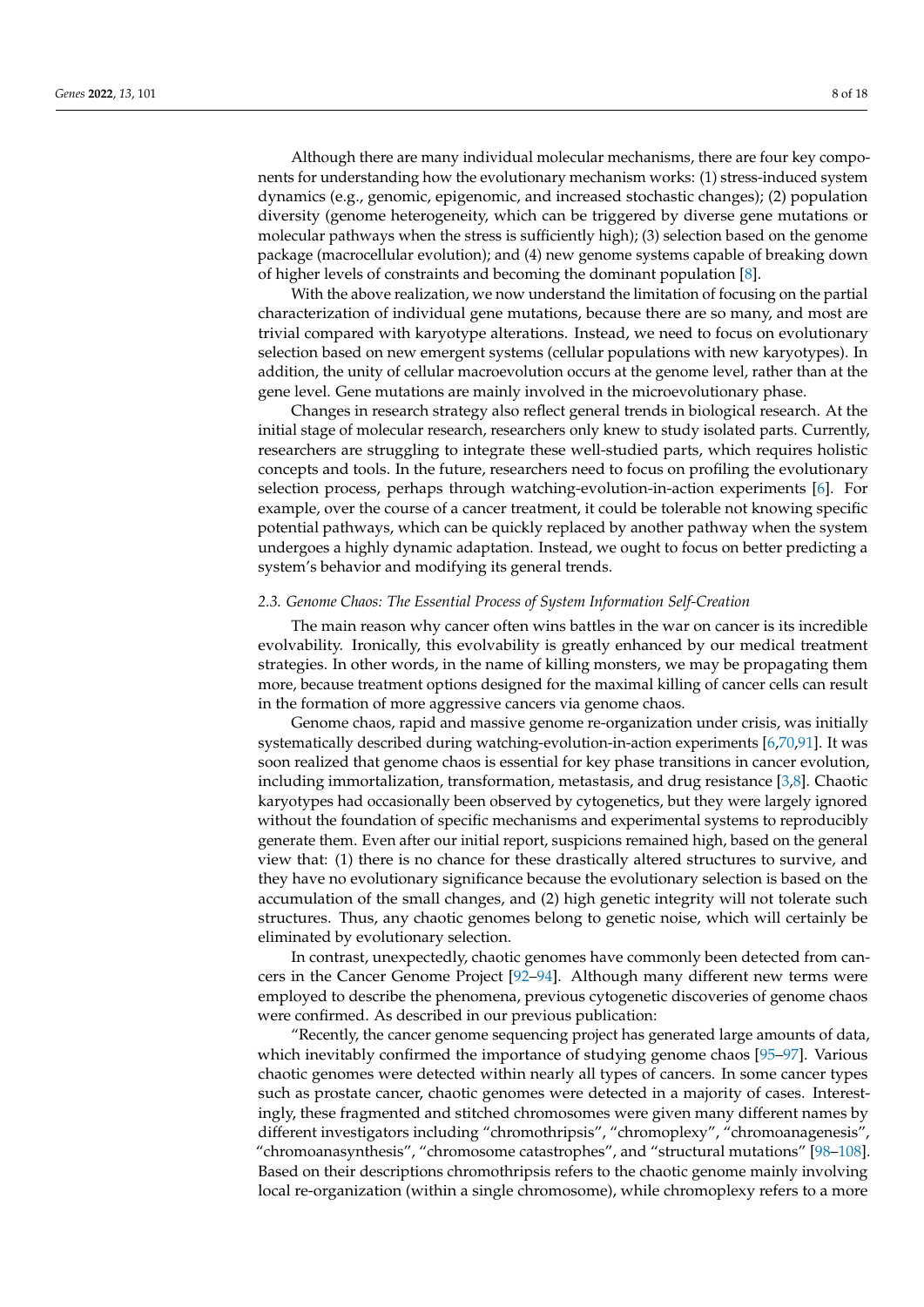whole genome re-organization involving many individual chromosomes. We prefer using "genome chaos", "karyotype chaos", or "chromosomal chaos" to refer these structures due to their broad coverage (from local to global re-organization, from structural to numerical changes) and the simplicity of terminology [\[3,](#page-13-2)[109](#page-16-11)[–111\]](#page-16-12).

Limited mechanistic studies mainly focused on specific gene mutations, pathways, and specific cellular mechanisms, such as how the p53 mutation and micro-nucleus formation contribute to genome chaos. For example, it was elegantly illustrated that chromothripsis may directly originate from DNA damage in micronuclei, linking the restriction of chromothriptic rearrangements to a single chromosome. Alternatively, chromothripsis was linked to telomere crisis [\[112](#page-16-13)[,113\]](#page-16-14). From a genome evolutionary perspective, however, there should be large numbers of specific molecular mechanisms that can contribute to genome chaos, and only a small portion of them belong to chromothripsis [\[3,](#page-13-2)[6](#page-13-5)[,114\]](#page-16-15). Additional studies have now linked many individual factors, such as hyperploidy and radiation, to chromothripsis [\[115,](#page-16-16)[116\]](#page-17-0), and the list of the contributing factors should be increasing . . . " [\[117\]](#page-17-1).

Following the tradition of molecular research, increased attention has focused on the molecular mechanisms for different subtypes of genome chaos. In a recent comprehensive review article, James Shapiro summarized different molecular mechanisms that are responsible for different chaotic genome subtypes [\[92\]](#page-16-5). Although it is interesting to study the individual mechanisms for chromothripsis, chromoplexy, micronuclei clusters, and many other structural and numerical chaotic genomes, such mechanisms unhelpfully involve nearly unlimited pathways and trigger factors [\[4,](#page-13-3)[114\]](#page-16-15). There is now increased attention on polyploid giant cancer cells (PGCCs), a numerical chaotic genome subtype, in cancer's aggressiveness and drug resistance [\[71](#page-15-16)[–76,](#page-15-21)[91,](#page-16-4)[109\]](#page-16-11). Due to the direct relationship of the different phases within the cell cycle (a defect in the S phase can impact the G2, M, and G1 phases), various types of chromosomal abnormalities are linked (replication defects can lead to the error of chromosomal condensation and segregation, or vice versa) [\[55\]](#page-15-0). Furthermore, under the stress response, many subtypes of chaotic genomes are intimately linked by a "cause and consequence cycle", and can constantly alter subtypes [\[54,](#page-14-34)[70,](#page-15-15)[110,](#page-16-17)[118\]](#page-17-2). More challengingly, it would be even harder to study or predict the dynamics of multiple variants during active evolutionary selection. A more practical approach is to focus on the evolutionary mechanism of cancer: regardless of the individual trigger factors and mechanisms of this phenomenon, the common evolutionary consequence is the same—to produce the new genomes that are essential for phase transition during the evolution [\[8](#page-13-7)[,53](#page-14-33)[,118](#page-17-2)[,119\]](#page-17-3).

Two useful concepts can help one truly appreciate the importance of genome chaos: First, chaos theory is a new frontier of science that differs from the layman's definition of disorder. Although genome chaos represents a highly heterogeneous process, the outcome of this process is predictable. For example, myriad triggers (uncertain factors) can generate high stress, and the cellular program of genome re-organization will be initiated (a certain consequence). However, the cellular system cannot guarantee the production of only winning karyotypes—it always produces massively different karyotypes (with uncertainty). Then, evolution picks the winners. Given enough chance, there will be winners (certainty), but who the winner will be is unknown (uncertain). That is why it is less useful to focus on any specific pathways. As we have stated:

"Chaos as a system behavior does not simply mean random disorder. Why use the term "chaos" to describe genome-based rapid cancer evolution? Genome behavior during crises shares common features with complex systems described by chaos theory. Chaos theory, a non-linear dynamics concept, states that "within the apparent randomness of chaotic complex systems, there are underlying patterns, interconnectedness, constant feedback loops, repetition, self-similarity, fractals, and self-organization" [\(https://en.wikipedia.org/wiki/Chaos\\_theory\)](https://en.wikipedia.org/wiki/Chaos_theory) (accessed on 12 August 2021). It is important to note that, within the collective frameworks of chaos theory, apparently random states of disorder and irregularities of dynamic systems are often governed by deterministic laws. In layman's terms,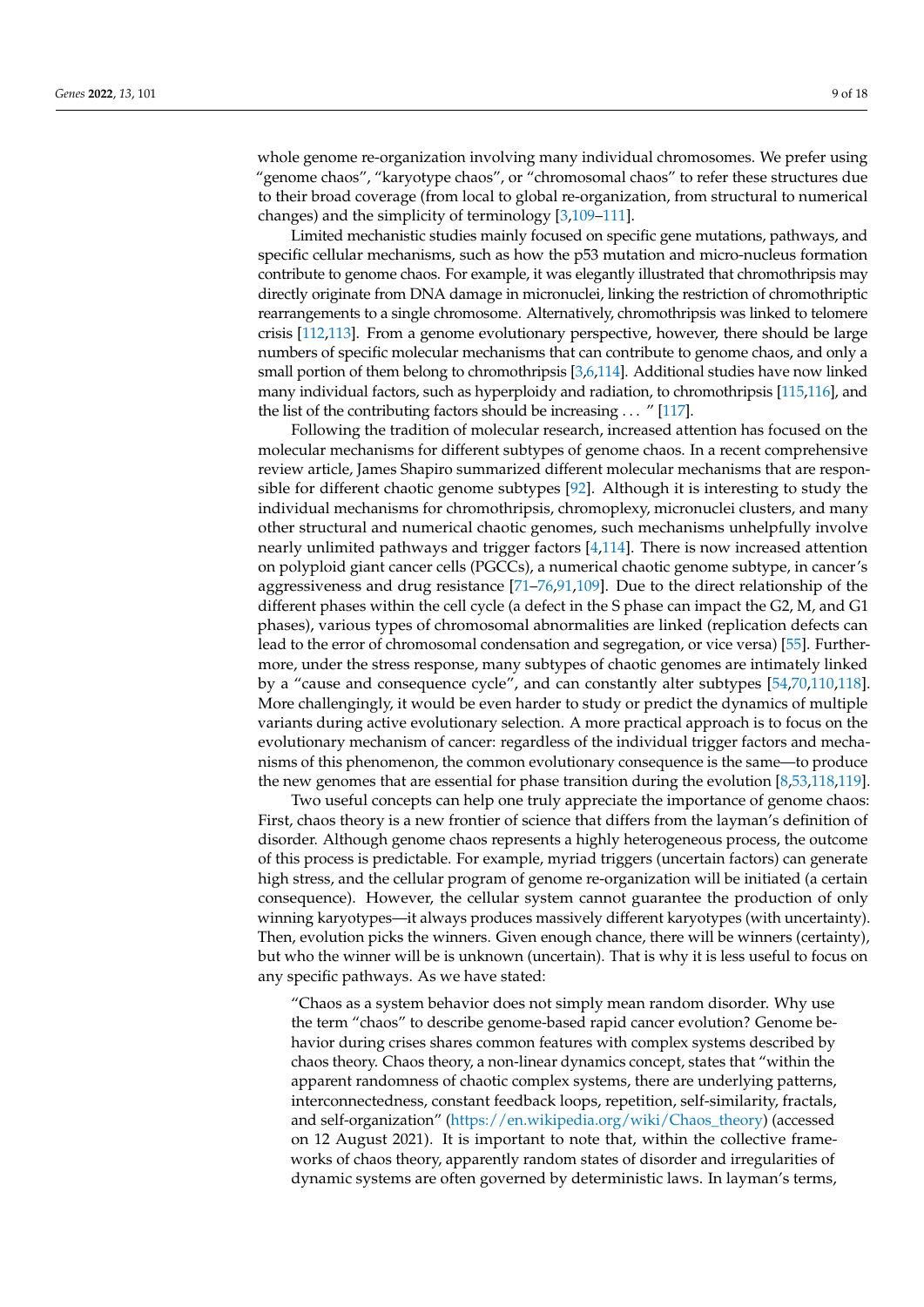unfortunately, the word "chaos" suggests rampant disorder and randomness, coupled with a negative connotation"

" . . . Genome chaos represents a process that can be described by a combination of uncertainty and certainty, disorder and order, stochasticity and determinism—an excellent example of random means to a nonrandom end function. Therefore, analyzing system behavior (how macroevolution is achieved by the success of creating new systems), rather than characterizing all involved genome variation mechanisms, will make the cellular macroevolution phase transition much easier to understand and predict." [\[119\]](#page-17-3);

Second: genome chaos research has led to the important concept of System Information Self-Creation Under Crisis, which will have a profound impact on cancer research and evolutionary biology [\[120\]](#page-17-4). Genome reorganization and role driving phase transitions in cancer led us to search for "system inheritance"-coded "system information", distinctive to "parts inheritance"-coded "parts information." Such efforts have established the concept of karyotype coding:

"'Karyotype coding' or 'chromosomal (set) coding' functions as an organizer of gene interactions within the entire genome. Its biological effect is not just on individual genes but on the entire genomic network. As opposed to gene coding or vague ideas that chromosomes carry additional information, karyotype coding is defined by specific features: (1) the physical organization of the chromosome codes system information; (2) genomic topology provides context for individual genes; and (3) since different species display unique karyotypes or core genomes, karyotype coding is often species-specific. The key is that the order of gene and non-coding sequences along a chromosome represents a new 'system inheritance,' much like how the order of base pairs codes for 'parts inheritance' in mainstream 'gene coding.'" [\[86\]](#page-15-31).

There are many obstacles for most gene-based researchers to accept karyotype coding. The most significant one is the constraint of the somatic gene mutation theory, which is not compatible with genome-based theories. Another key factor is a lack of understanding of the multiple levels and types of bio-information. According to reductionist tradition, genetic information solely means gene-coded information, and the system information that organizes gene-level information is irrelevant. The Genome Architecture Theory classifies information management into information creation, preservation, modification, and usage [\[53](#page-14-33)[,119](#page-17-3)[,120\]](#page-17-4). Different types of coding have been linked to different types of inheritance, and karyotype coding is crucial for preserving combinational self-organization events (including chemical and physical events). Karyotype coding serves as a platform on which other organic codes can operate and accumulate, leading to increased biocomplexity and diversity [\[120–](#page-17-4)[123\]](#page-17-5).

Perhaps most importantly, new system information creation in biology is a process of self-creation. Under high-stress conditions likely to eliminate a system, the system's cellular machinery will automatically switch into a mode that destroys the current genome and simultaneously forms new genomes using their own genomic materials. Changing the karyotype coding represents the only opportunity to pass on the information of life, at a level above individual cellular species. This capability of creating new from selfdeath is witnessed in rapid and massive drug-treatment-induced genome chaos, which produces drug resistance. As newly formed systems with new karyotype coding, these resistant individuals are no longer their original "selves." Such a mechanism not only explains the basis for treatment-induced drug resistance [\[70,](#page-15-15)[71,](#page-15-16)[76,](#page-15-21)[91\]](#page-16-4), but also explains organismal macroevolution, especially when large numbers of new species emerge from massive extinction [\[8,](#page-13-7)[124\]](#page-17-6), (Heng et al., submitted). Of course, organismal evolution is more complex than cancer evolution. Somatic evolution selects stable genomes among many created unstable ones, and stable genomes are key to preserving system information. Interestingly, karyotype preservation is achieved in animals and plants through sex and the separation of the germline and somatic cells during development [\[8,](#page-13-7)[63,](#page-15-8)[125,](#page-17-7)[126\]](#page-17-8).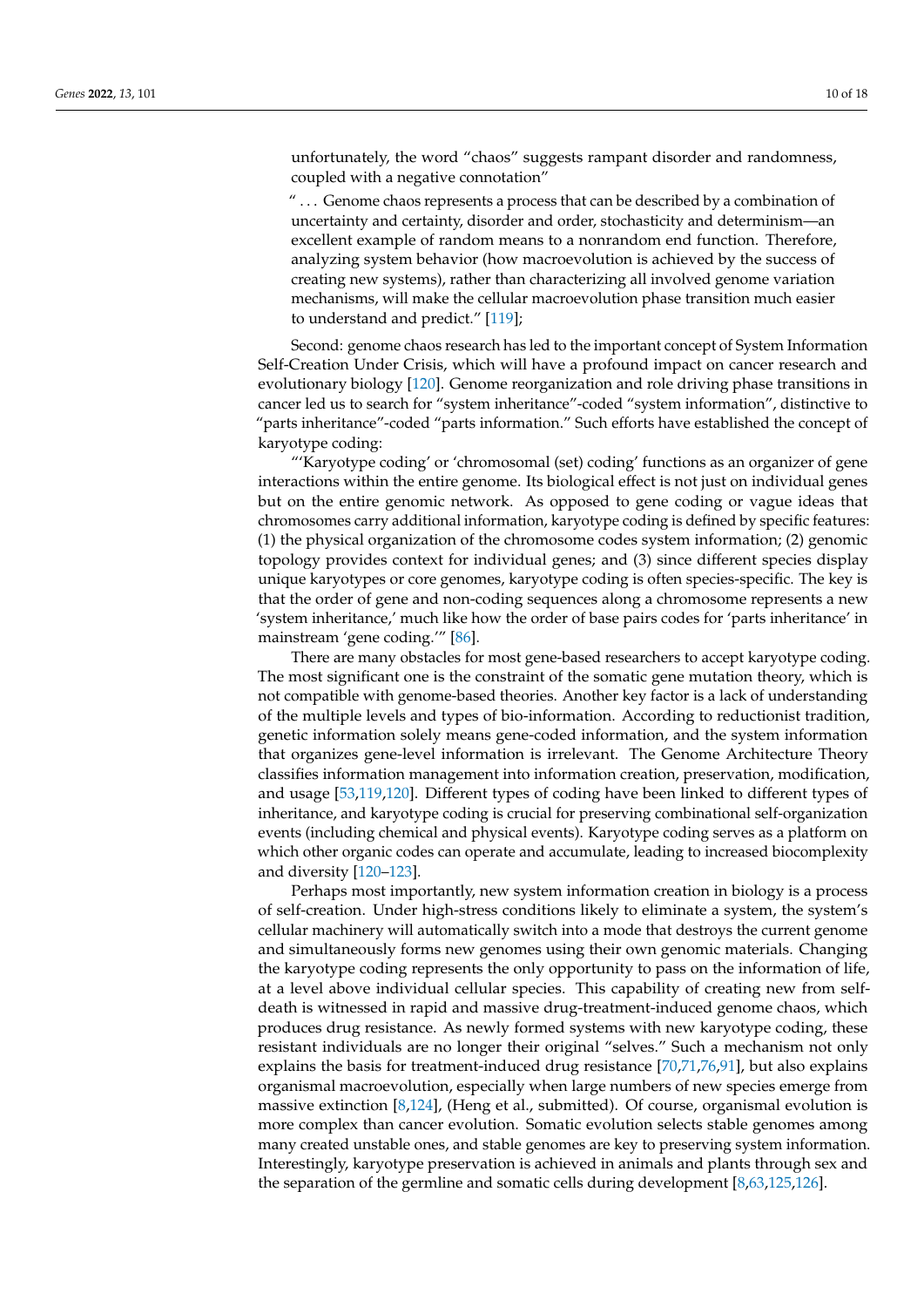#### *2.4. Two-Phased Evolutionary Model*

A direct benefit of synthesizing all the above information (from redefining inheritance to illustrating genome chaos as a process for creating new system information) is to establish the model of two-phased cancer evolution. This model comprises a punctuated phase and a gradual stepwise phase. Within the punctuated phase, karyotype changes dominate, and genome-based macro-selection is the key driving force. Within the gradual phase, gene mutations and epigenetic alterations dominate, with microevolution as the key feature. This model can reconcile the contribution of genes as well as karyotypes. It is also useful for both cancer diagnosis and treatment [\[3](#page-13-2)[,6](#page-13-5)[,8](#page-13-7)[,53,](#page-14-33)[76,](#page-15-21)[120\]](#page-17-4). As illustrated in Figure [1,](#page-10-0) the model of two-phased cancer evolution can acceptably integrate and unify stressors, various subtypes of genome chaos, system information creation by genome re-shuffling, the macroevolutionary selection of survivable new genomes, the clonal expansion of the "first cell", and the involvement of immense gene mutations/epigenetic abnormalities that contribute to microevolution.

<span id="page-10-0"></span>

**Figure 1. New model of two-phased cancer evolution**. Diverse stresses are represented by the hallmarks of cancer (modified from [\[90](#page-16-3)[,127\]](#page-17-9)). When stress is high enough to kill cells, it can trigger genome chaos. Genome chaos can manifest as many subtypes, both structural and numerical, of which only seven examples are listed here. Regardless of the individual subtypes, new system information is created. Evolution selects the first cancer cell or the first wave of cancer cells, which are then subject to microevolution to grow the cancer cell population. This process can be linked to large numbers of different gene mutations or pathways. For more information, please refer to [\[3,](#page-13-2)[4,](#page-13-3)[8](#page-13-7)[,128\]](#page-17-10).

#### **3. Future Perspective**

Clearly, the National Cancer Act has significantly altered the landscape of cancer research. It set in motion a chain of events, including government funding, infrastructure (the National Cancer Program), the promotion of bioindustry, and the National Cancer Institute (NCI)'s influence on the direction of national research, which has greatly promoted basic research. In addition to millions of manuscripts published and thousands of genes identified, a large body of molecular knowledge and experimental platforms/methodologies have been accumulated. Some impressive successes have also been achieved, such as imatinib, a drug for CML; an HPV vaccine for cervical cancer prevention; and the current development of immunotherapy. Interestingly, the data generated from the National Cancer Act have also unexpectedly sped up the effort to search for new frameworks beyond the gene, because the well-funded cancer field has accumulated so much molecular data that forcefully challenge many current biological theories [\[3,](#page-13-2)[8\]](#page-13-7).

Here are some further lessons learned in the past 50 years of the war on cancer.

First, the war metaphor has had unexpected consequences on researchers, physicians, and patients. The war mentality promotes a host of combative strategies against cancer.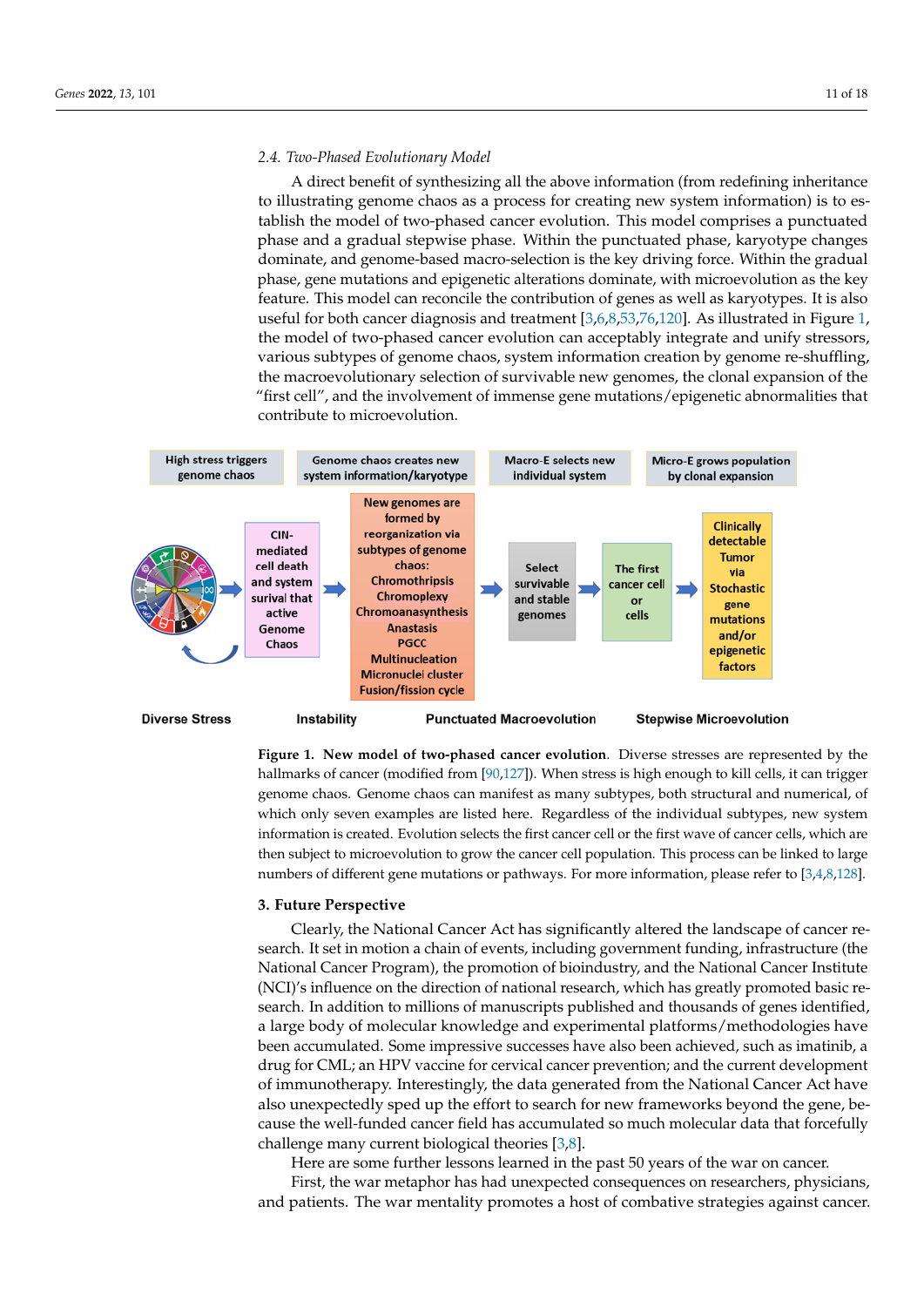Treatments prioritize killing the enemy at all costs, using the most powerful weapons possible [\[76\]](#page-15-21). Combined with the rhetoric and ideas of searching for magic bullets and specific targets, the entire field has spent too much effort on molecular details in order to increase treatment certainty. Cancer is a complex adaptive system with evolution as its key mechanism; therefore, the current approach of understanding all possible molecular agents and systematically fighting them is both impossible and less useful.

Second, conducting basic science differs from finishing an engineering project, especially when the science is undergoing a framework change. For a defined engineering project, if there is a solid theoretical framework and implementable technologies, sufficient funding and labor can deliver the products, whether this is a nuclear bomb or moon landing. To cure an unknown, which requires both new theories and technical platforms, fulfilling a goal within a fixed amount of time will likely fail. The Human Genome Project (HGP) is a good example. Yes, we can sequence a human genome on time with improved technologies (an impressive engineering project), but we should not promise that we can decode the mystery of life and eliminate all diseases in our lifetime with said sequencing project (basic science).

During the past 50 years, both governments and research institutions have promised to cure cancer many times, to no avail [\[3\]](#page-13-2). From a promising consensus mentioned by the National Cancer Act of 1971: "There seems to be a consensus among cancer researchers that they are within striking distance of achieving the basic understanding of cancer cells which has eluded the most brilliant medical minds in the world" [\[1\]](#page-13-0); to President Bill Clinton's statement in 2000, following the celebration of the success of the HGP: "It is now conceivable that our children and our children's children will know the term cancer only as a constellation of stars . . . Genome science . . . will revolutionize the diagnosis, prevention and treatment of most, if not all, human diseases" [\[129\]](#page-17-11); to the NCI's declaration that cancer will be cured by 2015; to President Obama's promise in his 2016 State of the Union address: "For the loved ones we've all lost, for the family we can still save, let us make America the country that cures cancer once and for all" [\[130\]](#page-17-12); and to the proposed Moonshot to cure cancer in 2023 by a well-known cancer center  $[3,8]$  $[3,8]$ , we witness one empty promise after another. Nuance is necessary here: optimism is good, but overstatements harm both scientists and patients.

Third, biology in general, and cancer research in particular, needs solid theories. We already have overwhelming data. Theoretical analyses and the re-examination of current concepts are urgently needed before we further push any data generation. For example, although single-cell data are interesting and potentially valuable, the system behavior of a cellular population is an emergent one, with contributions from both the average and outliers. Thus, we cannot study any disease by only using the averages of a population. Without the correct theoretical framework, without noticing the impact of outliers, we fail to see the big picture. Instead, we will only produce more data without biological insight, attributing the effects of outliers to the average.

As for the re-examination of basic theories in biology, both genomic and evolutionary theories should be prioritized. Specifically, how genes and karyotypes contribute to parts and system inheritance in cancer research, and the common pattern of cancer evolution, need more attention. It is important to separate gene mutations and chromosomal alterations in cancer research and diagnosis, because these alterations can be used as indices to monitor the different phases of cancer evolution. In addition, the multiple levels of genomic and non-genomic heterogeneity can be investigated using the concept of fuzzy inheritance [\[8\]](#page-13-7). Furthermore, heterogeneity, especially at the chromosomal level, can be used to monitor and/or predict general trends of cancer evolution.

The past 50 years in particular, with the Cancer Genome Project, have already produced sufficient data. What we need is to perform a systematic comparison to validate the model of two-phased cancer evolution and apply it to cancer diagnosis and treatment. For example, employing a moderate force of constraint in the microevolutionary phase could slow down cancer microevolution evolution without triggering genome chaos that would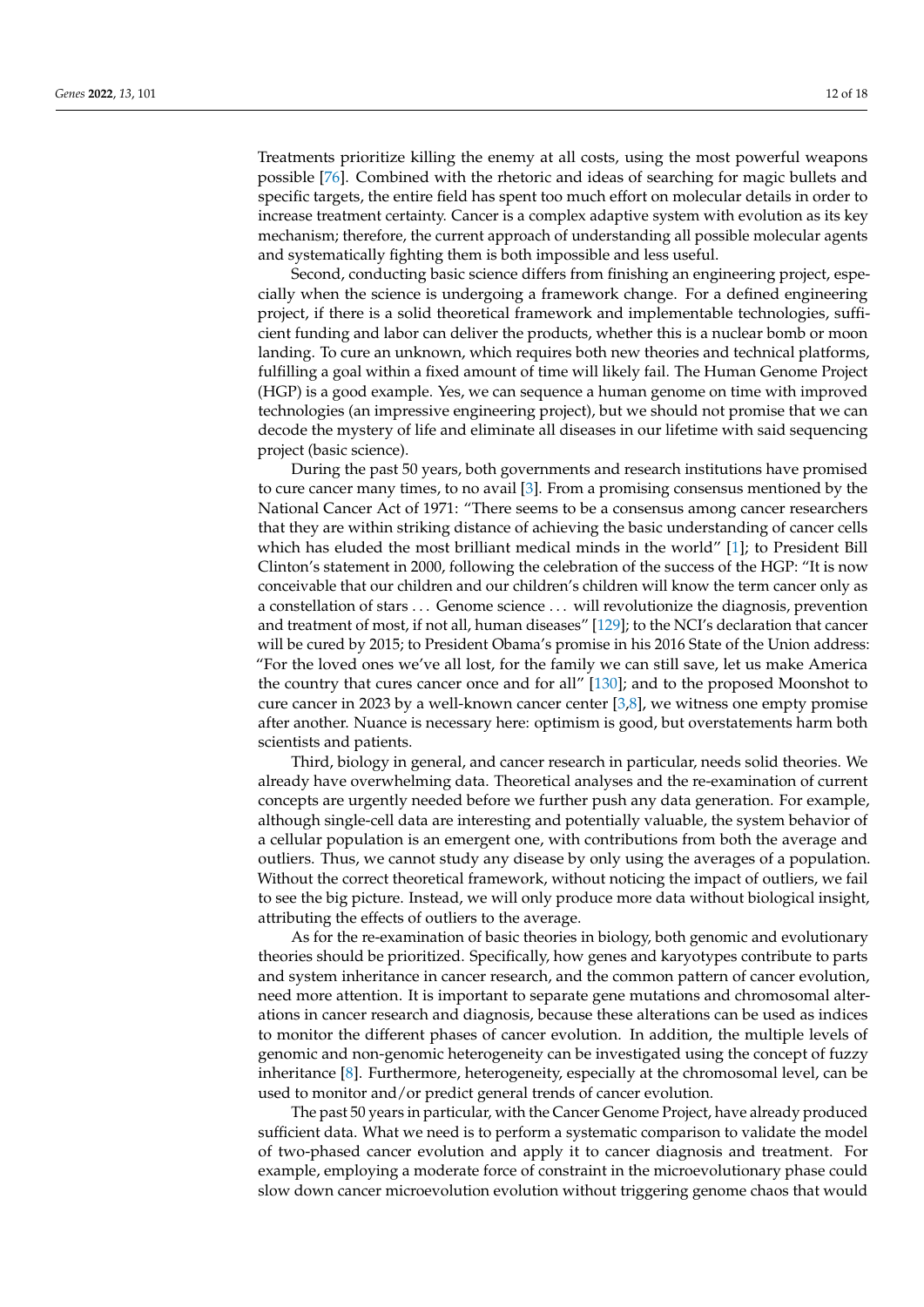rapidly produce drug-resistant genomes. If successful, this approach can be integrated into adaptive therapy strategies [\[131\]](#page-17-13).

Other theories, in the realms of information theory and complex system theory which originate in non-biological systems, need to be further developed to fit the biological context of cancer [\[120\]](#page-17-4). Currently, most cancer researchers still focus on gene-coded parts information and favor linear models to study cancer mechanisms. When applying information theory to study cancer, the first question should be: What types of information we should collect?; How much is minimal?; Additionally, when different types of information conflict, how do we prioritize them? When applying complex adaptive system theory in cancer research, researchers should know that the certainty illustrated in a linear model has very limited clinical value because the causative relationship they demonstrate is likely an illusion under simplistic experimental conditions.

One related issue is the misinformation perpetuated by the misguided use of preclinical assays. For example, even though the Nomenclature Committee on Cell Death has been warning the scientific community about the misuse of words and concepts that slow down progress in cancer research [\[132\]](#page-17-14), most researchers simply ignore these caveats. Now it has become clear that the short-term benefit of induced cell death can paradoxically promote cancer, because dying cancer cells can emerge from the brink of death through genome chaos, including Anstasis (a cell recovery phenomenon that rescues cells from the brink of death) and PGCCs [\[8](#page-13-7)[,71](#page-15-16)[,76](#page-15-21)[,77](#page-15-22)[,91](#page-16-4)[,117\]](#page-17-1). This can be explained as an example of why linear experimental models often cannot predict clinical realities when multiple types of evolution are involved.

In order to promote questioning of the current paradigm, as well as the creation of more accurate paradigms, our scientific culture needs to change. Institutionally, the NIH should promote theoretical study. Various organizations should actively promote muchneeded debates to provide a competitive landscape for different ideas and approaches; for example, reviewers and grant agencies should ask authors to spell out the meaning of their presented data to see whether the data conflict with or support their initial rationale. Similarly, the NCI needs to discourage data generation without good ideas, because it is unwise to characterize all genes that can be linked to cancer—there are simply too many.

Moreover, we must increase education for scientists, physicians, and patients. In the future, it is essential to educate patients that cancer represents an evolutionary trade-off of cellular adaptation. To achieve various cellular functions (e.g., tissue repair, protection against bacterial infections), cells need to be able to change through cellular adaptation. However, such changes (genomic or non-genomic), although important for cellular function, can lead to various diseases, including cancer. Many genomic and environmental factors can contribute to cancer, and this becomes the main challenge for studying cancer genes for clinical use, because all these factors contribute to cancer but have very limited prediction power in the clinic. This evolutionary process is very complex and features high uncertainty; thus, the best method for individuals to prevent cancer is general lifestyle improvement. During treatment, paying attention to overall health status, as well as happiness and social support, should also be emphasized.

Additional education on complexity and uncertainty, as well as the limitations of molecular understandings of cancer, should also be extended to researchers and physicians. Some leaders in the field have already admitted this issue:

"We lack the conceptual paradigms and computational strategies for dealing with this complexity. Additionally, equally painful, we do not know how to integrate individual datasets, such as those deriving from cancer genome analyses, with other, equally important datasets, such as proteomics. This is most frustrating, since it is becoming increasingly apparent that a precise and truly useful understanding of the behavior of individual cancer cells and the tumors that they form will only come once we are able to integrate and then distill these data." [\[2\]](#page-13-1).

Clearly, any new conceptual paradigms must include genome- and information-based evolutionary theories. It is thus timely to introduce different theories of cancer to physicians,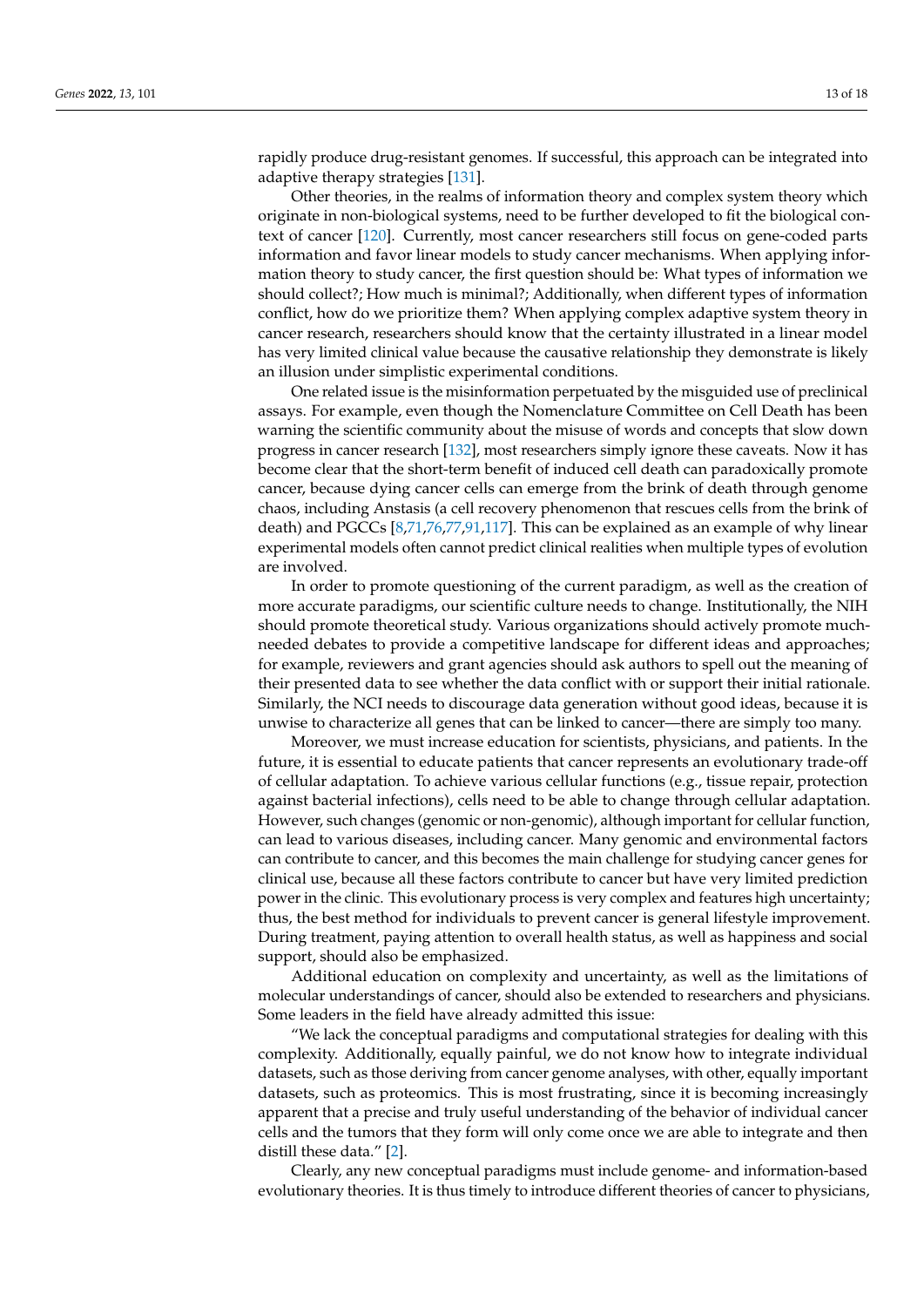who can provide feedback based on clinical realities. It is crucial to understand that the same treatment can be good or bad for different individuals. Finally, the issue of overdiagnosis and overtreatment will also be considered, and the question of living with cancer rather than trying everything to kill all cancer cells should be addressed.

As we are writing, there are many news reports, official commemorations, and editorial comments from research journals celebrating the 50-year milestone of the war on cancer. Most are excited about the potential "golden age" of cancer treatment given our enormous body of molecular and genetic knowledge, where every tumor has a unique signature which is personalized targets [\[133](#page-17-15)[,134\]](#page-17-16). We share the excitement, but caution that only the correct ideas and strategies will deliver.

Fifty years is a long time. We hope that the next 50 years will witness changes in attitudes towards cancer, with solid theories that will improve ideas and outcomes [\[3,](#page-13-2)[8\]](#page-13-7).

**Author Contributions:** J.H. and H.H.H. drafted the manuscript. All authors have read and agreed to the published version of the manuscript.

**Funding:** This research received no external funding.

**Institutional Review Board Statement:** Not applicable.

**Informed Consent Statement:** Not applicable.

**Data Availability Statement:** Not applicable.

**Acknowledgments:** This manuscript is part of our series of publications on the subject of "the mechanisms of cancer and organismal evolution." We appreciate Eric Heng for his discussions.

**Conflicts of Interest:** The authors declare no conflict of interest. Neither of the authors of this paper have any competing financial interests or non-financial interests.

## **References**

- <span id="page-13-0"></span>1. National Cancer Act of 1971. Available online: <https://www.cancer.gov/about-nci/overview/history/national-cancer-act-1971> (accessed on 12 August 2021).
- <span id="page-13-1"></span>2. Weinberg, R.A. Coming Full Circle—From Endless Complexity to Simplicity and Back Again. *Cell* **2014**, *157*, 267–271. [\[CrossRef\]](http://doi.org/10.1016/j.cell.2014.03.004)
- <span id="page-13-2"></span>3. Heng, H.H. *Debating Cancer: The Paradox in Cancer Research*; World Scientific Publishing Co.: Singapore, 2015; ISBN 978-981-4520-84-3.
- <span id="page-13-3"></span>4. Ye, C.J.; Sharpe, Z.; Heng, H.H. Origins and Consequences of Chromosomal Instability: From Cellular Adaptation to Genome Chaos-Mediated System Survival. *Genes* **2020**, *11*, 1162. [\[CrossRef\]](http://doi.org/10.3390/genes11101162)
- <span id="page-13-4"></span>5. Heng, H.H. Cancer genome sequencing: The challenges ahead. *Bioessays* **2007**, *29*, 783–794. [\[CrossRef\]](http://doi.org/10.1002/bies.20610) [\[PubMed\]](http://www.ncbi.nlm.nih.gov/pubmed/17621658)
- <span id="page-13-5"></span>6. Heng, H.H.; Stevens, J.B.; Liu, G.; Bremer, S.W.; Ye, K.J.; Reddy, P.-V.; Wu, G.S.; Wang, Y.A.; Tainsky, M.A.; Ye, C.J. Stochastic cancer progression driven by non-clonal chromosome aberrations. *J. Cell. Physiol.* **2006**, *208*, 461–472. [\[CrossRef\]](http://doi.org/10.1002/jcp.20685) [\[PubMed\]](http://www.ncbi.nlm.nih.gov/pubmed/16688757)
- <span id="page-13-6"></span>7. Heng, H.H. The genome-centric concept: Resynthesis of evolutionary theory. *Bioessays* **2009**, *31*, 512–525. [\[CrossRef\]](http://doi.org/10.1002/bies.200800182) [\[PubMed\]](http://www.ncbi.nlm.nih.gov/pubmed/19334004)
- <span id="page-13-7"></span>8. Heng, H.H. *Genome Chaos: Rethinking Genetics, Evolution, and Molecular Medicine*; Academic Press Elsevier: Cambridge, MA, USA, 2019; ISBN 978-012-8136-35-5.
- <span id="page-13-8"></span>9. Mitelman, F. *50,000 Tumors, 40,000 Aberrations, and 300 Fusion Genes: How Much Remains? 50 Years of 46 Human Chromosomes: Progress in Cytogenetics*; NCI, NIH: Bethesda, MD, USA, 2006.
- <span id="page-13-9"></span>10. Park, S.Y.; Gönen, M.; Kim, H.J.; Michor, F.; Polyak, K. Cellular and genetic diversity in the progression of in situ human breast carcinomas to an invasive phenotype. *J. Clin. Investig.* **2010**, *120*, 636–644. [\[CrossRef\]](http://doi.org/10.1172/JCI40724)
- 11. Jamal-Hanjani, M.; Wilson, G.A.; McGranahan, N.; Birkbak, N.J.; Watkins, T.B.K.; Veeriah, S.; Shafi, S.; Johnson, D.H.; Mitter, R.; Rosenthal, R.; et al. Tracking the Evolution of Non–Small-Cell Lung Cancer. *N. Engl. J. Med.* **2017**, *376*, 2109–2121. [\[CrossRef\]](http://doi.org/10.1056/NEJMoa1616288)
- 12. Davoli, T.; Uno, H.; Wooten, E.C.; Elledge, S.J. Tumor aneuploidy correlates with markers of immune evasion and with re-duced response to immunotherapy. *Science* **2017**, *355*, eaaf8399. [\[CrossRef\]](http://doi.org/10.1126/science.aaf8399)
- 13. Vargas-Rondón, N.; Villegas, V.E.; Rondón-Lagos, M. The role of chromosomalinstability in cancer and therapeutic responses. *Cancers* **2017**, *10*, 4. [\[CrossRef\]](http://doi.org/10.3390/cancers10010004)
- <span id="page-13-10"></span>14. Frias, S.; Ramos, S.; Salas, C.; Molina, B.; Sánchez, S.; Rivera-Luna, R. Nonclonal Chromosome Aberrations and Genome Chaos in Somatic and Germ Cells from Patients and Survivors of Hodgkin Lymphoma. *Genes* **2019**, *10*, 37. [\[CrossRef\]](http://doi.org/10.3390/genes10010037)
- <span id="page-13-11"></span>15. Martincorena, I.; Campbell, P.J. Somatic mutation in cancer and normal cells. *Science* **2015**, *349*, 1483–1489. [\[CrossRef\]](http://doi.org/10.1126/science.aab4082)
- <span id="page-13-12"></span>16. Yizhak, K.; Aguet, F.; Kim, J.; Hess, J.M.; Kübler, K.; Grimsby, J.; Frazer, R.; Zhang, H.; Haradhvala, N.J.; Rosebrock, D.; et al. RNA sequence analysis reveals macroscopic somatic clonal expansion across normal tissues. *Science* **2019**, *364*, eaaw0726. [\[CrossRef\]](http://doi.org/10.1126/science.aaw0726)
- <span id="page-13-13"></span>17. de Magalhães, J.P. Every gene can (and possibly will) be associated with cancer. *Trends Genet.* **2021**. [\[CrossRef\]](http://doi.org/10.1016/j.tig.2021.09.005)
- <span id="page-13-14"></span>18. Boyle, E.A.; Li, Y.I.; Pritchard, J.K. An Expanded View of Complex Traits: From Polygenic to Omnigenic. *Cell* **2017**, *169*, 1177–1186. [\[CrossRef\]](http://doi.org/10.1016/j.cell.2017.05.038)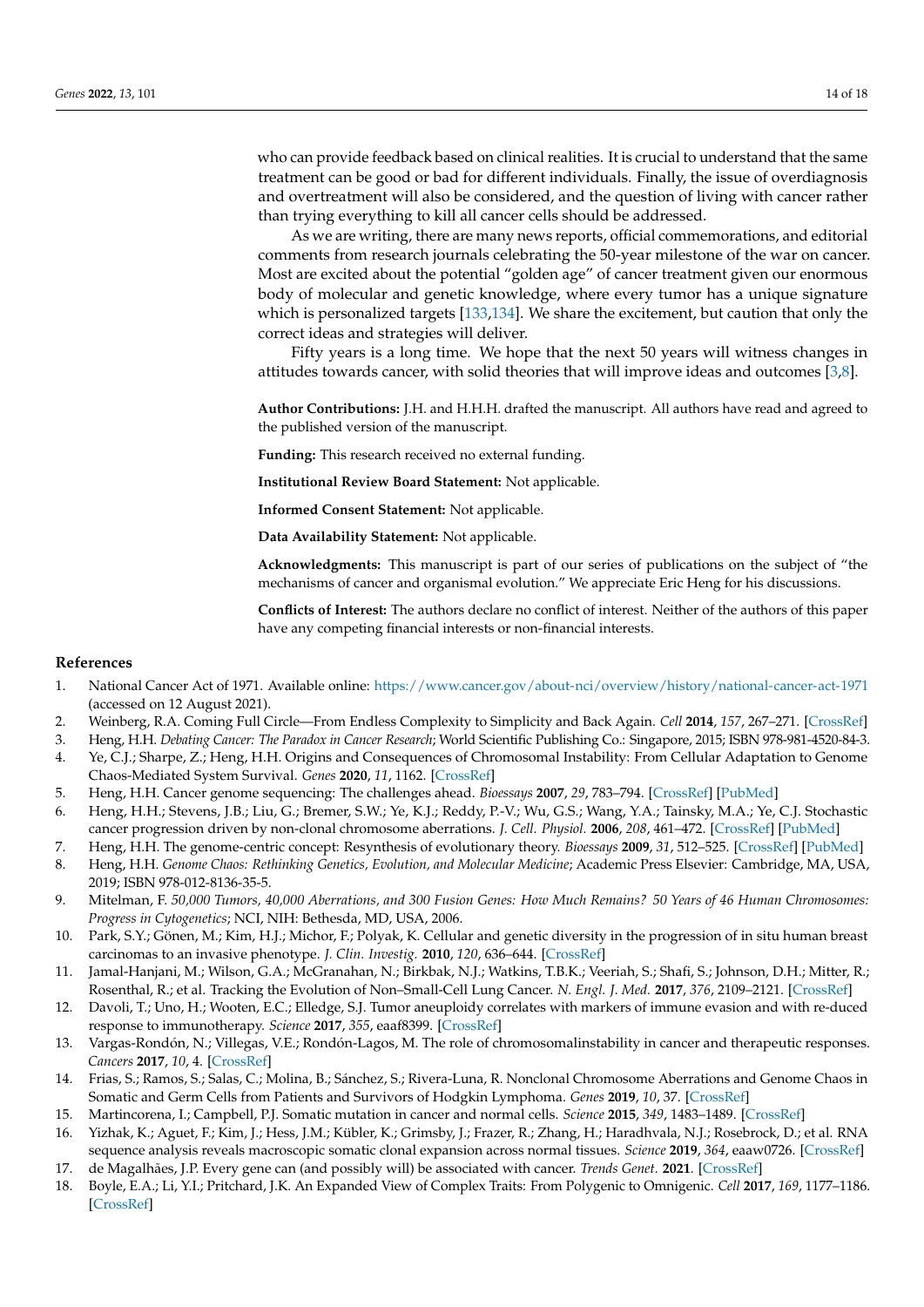- <span id="page-14-0"></span>19. McClellan, J.; King, M.-C. Genetic Heterogeneity in Human Disease. *Cell* **2010**, *141*, 210–217. [\[CrossRef\]](http://doi.org/10.1016/j.cell.2010.03.032) [\[PubMed\]](http://www.ncbi.nlm.nih.gov/pubmed/20403315)
- <span id="page-14-1"></span>20. Rancati, G.; Pavelka, N.; Fleharty, B.; Noll, A.; Trimble, R.; Walton, K.; Perera, A.; Staehling-Hampton, K.; Seidel, C.W.; Li, R. Aneuploidy Underlies Rapid Adaptive Evolution of Yeast Cells Deprived of a Conserved Cytokinesis Motor. *Cell* **2008**, *135*, 879–893. [\[CrossRef\]](http://doi.org/10.1016/j.cell.2008.09.039)
- <span id="page-14-2"></span>21. Iourov, I.Y.; Vorsanova, S.G.; Yurov, Y.B. Chromosomal mosaicism goes global. *Mol. Cytogenet.* **2008**, *1*, 26. [\[CrossRef\]](http://doi.org/10.1186/1755-8166-1-26)
- 22. Iourov, I.Y.; Vorsanova, S.G.; Yurov, Y.B.; Kutsev, S.I. Ontogenetic and Pathogenetic Views on Somatic Chromosomal Mosaicism. *Genes* **2019**, *10*, 379. [\[CrossRef\]](http://doi.org/10.3390/genes10050379) [\[PubMed\]](http://www.ncbi.nlm.nih.gov/pubmed/31109140)
- <span id="page-14-3"></span>23. Ye, C.J.; Chen, J.; Liu, G.; Heng, H.H. Somatic Genomic Mosaicism in Multiple Myeloma. *Front. Genet.* **2020**, *11*, 388. [\[CrossRef\]](http://doi.org/10.3389/fgene.2020.00388)
- <span id="page-14-4"></span>24. Nurse, P. Biology must generate ideas as well as data. *Nature* **2021**, *597*, 305. [\[CrossRef\]](http://doi.org/10.1038/d41586-021-02480-z) [\[PubMed\]](http://www.ncbi.nlm.nih.gov/pubmed/34522015)
- <span id="page-14-5"></span>25. Duesberg, P.; Rausch, C.; Rasnick, D.; Hehlmann, R. Genetic instability of cancer cells is proportional to their degree of aneuploidy. *Proc. Natl. Acad. Sci. USA* **1998**, *95*, 13692–13697. [\[CrossRef\]](http://doi.org/10.1073/pnas.95.23.13692)
- <span id="page-14-6"></span>26. Duesberg, P.; Rasnick, D. Aneuploidy, the somatic mutation that makes cancer a species of its own. *Cell Motil Cytoskelet.* **2000**, *47*, 81–107. [\[CrossRef\]](http://doi.org/10.1002/1097-0169(200010)47:2<81::AID-CM1>3.0.CO;2-)
- <span id="page-14-7"></span>27. Gibbs, W.W. Untangling the roots of cancer. *Sci. Am.* **2003**, *289*, 56–65. [\[CrossRef\]](http://doi.org/10.1038/scientificamerican0703-56)
- <span id="page-14-8"></span>28. Weaver, B.A.; Cleveland, D.W. Aneuploidy: Instigator and Inhibitor of Tumorigenesis. *Cancer Res.* **2007**, *67*, 10103–10105. [\[CrossRef\]](http://doi.org/10.1158/0008-5472.CAN-07-2266) [\[PubMed\]](http://www.ncbi.nlm.nih.gov/pubmed/17974949)
- <span id="page-14-9"></span>29. Pavelka, N.; Rancati, G.; Li, R. Dr Jekyll and Mr Hyde: Role of aneuploidy in cellular adaptation and cancer. *Curr. Opin. Cell Biol.* **2010**, *22*, 809–815. [\[CrossRef\]](http://doi.org/10.1016/j.ceb.2010.06.003) [\[PubMed\]](http://www.ncbi.nlm.nih.gov/pubmed/20655187)
- <span id="page-14-10"></span>30. Siegel, J.J.; Amon, A. New Insights into the Troubles of Aneuploidy. *Annu. Rev. Cell Dev. Biol.* **2012**, *28*, 189–214. [\[CrossRef\]](http://doi.org/10.1146/annurev-cellbio-101011-155807)
- <span id="page-14-11"></span>31. Ye, C.J.; Regan, S.; Liu, G.; Alemara, S.; Heng, H.H. Understanding aneuploidy in cancer through the lens of system inheritance, fuzzy inheritance and emergence of new genome systems. *Mol. Cytogenet.* **2018**, *11*, 31. [\[CrossRef\]](http://doi.org/10.1186/s13039-018-0376-2)
- <span id="page-14-12"></span>32. Soto, A.M.; Sonnenschein, C. The tissue organization field theory of cancer: A testable replacement for the somatic mutation theory. *Bioessays* **2011**, *33*, 332–340. [\[CrossRef\]](http://doi.org/10.1002/bies.201100025)
- <span id="page-14-13"></span>33. Baker, S.G. TOFT better explains experimental results in cancer research than SMT. *Bioessays* **2011**, *33*, 919–921. [\[CrossRef\]](http://doi.org/10.1002/bies.201100124)
- <span id="page-14-14"></span>34. Soto, A.M.; Sonnenschein, C. Paradoxes in Carcinogenesis: There Is Light at the End of That Tunnel! *Disruptive Sci. Technol.* **2013**, *1*, 154–156. [\[CrossRef\]](http://doi.org/10.1089/dst.2013.0008)
- <span id="page-14-15"></span>35. Huang, S.; Ernberg, I.; Kauffman, S. Cancer attractors: A systems view of tumors from a gene network dynamics and developmental perspective. *Semin. Cell Dev. Biol.* **2009**, *20*, 869–876. [\[CrossRef\]](http://doi.org/10.1016/j.semcdb.2009.07.003)
- <span id="page-14-16"></span>36. Huang, S. Genetic and non-genetic instability in tumor progression: Link between the fitness landscape and the epigenetic landscape of cancer cells. *Cancer Metastasis Rev.* **2013**, *32*, 423–448. [\[CrossRef\]](http://doi.org/10.1007/s10555-013-9435-7)
- <span id="page-14-17"></span>37. Kulkarni, P.; Shiraishi, T.; Kulkarni, R.V. Cancer: Tilting at windmills? *Mol. Cancer* **2013**, *12*, 108. [\[CrossRef\]](http://doi.org/10.1186/1476-4598-12-108)
- <span id="page-14-18"></span>38. Ao, P.; Galas, D.; Hood, L.; Yin, L.; Zhu, X.M. Towards predictive stochastic dynamical modeling of cancer genesis and progression. *Interdiscip. Sci. Comput. Life Sci.* **2010**, *2*, 140–144. [\[CrossRef\]](http://doi.org/10.1007/s12539-010-0072-3)
- <span id="page-14-19"></span>39. Noble, D. Cellular Darwinism: Regulatory networks, stochasticity, and selection in cancer development. *Prog. Biophys. Mol. Biol.* **2021**, *165*, 66–71. [\[CrossRef\]](http://doi.org/10.1016/j.pbiomolbio.2021.06.007)
- <span id="page-14-20"></span>40. Davies, P.C.; Lineweaver, C.H. Cancer tumors as Metazoa 1.0: Tapping genes of ancient ancestors. *Phys. Biol.* **2011**, *8*, 015001. [\[CrossRef\]](http://doi.org/10.1088/1478-3975/8/1/015001)
- <span id="page-14-21"></span>41. Wilkins, A.S. The enemy within: An epigenetic role of retrotransposons in cancer initiation. *Bioessays* **2010**, *32*, 856–865. [\[CrossRef\]](http://doi.org/10.1002/bies.201000008) [\[PubMed\]](http://www.ncbi.nlm.nih.gov/pubmed/20715060)
- <span id="page-14-22"></span>42. Gluckman, P.D.; Beedle, A.S.; Hanson, M.A.; Low, F.M. Human Growth: Evolutionary and Life History Perspectives. *Nestle Nutr. Inst. Workshop Ser.* **2013**, *71*, 89–102. [\[CrossRef\]](http://doi.org/10.1159/000342572) [\[PubMed\]](http://www.ncbi.nlm.nih.gov/pubmed/23502143)
- <span id="page-14-23"></span>43. Horne, S.D.; Chowdhury, S.K.; Heng, H.H. Stress, genomic adaptation, and the evolutionary trade-off. *Front Genet.* **2014**, *5*, 92. [\[CrossRef\]](http://doi.org/10.3389/fgene.2014.00092)
- <span id="page-14-24"></span>44. Feinberg, A.P.; Ohlsson, R.; Henikoff, S. The epigenetic progenitor origin of human cancer. *Nat. Rev. Genet.* **2006**, *7*, 21–33. [\[CrossRef\]](http://doi.org/10.1038/nrg1748) [\[PubMed\]](http://www.ncbi.nlm.nih.gov/pubmed/16369569)
- <span id="page-14-25"></span>45. Jaffe, L.F. A Calcium-Based Theory of Carcinogenesis. *Adv. Cancer Res.* **2005**, *94*, 231–263. [\[CrossRef\]](http://doi.org/10.1016/s0065-230x(05)94006-2)
- <span id="page-14-26"></span>46. Levin, M. Bioelectrical approaches to cancer as a problem of the scaling of the cellular self. *Prog. Biophys. Mol. Biol.* **2021**, *165*, 102–113. [\[CrossRef\]](http://doi.org/10.1016/j.pbiomolbio.2021.04.007)
- <span id="page-14-27"></span>47. Ewald, P.W. An evolutionary perspective on parasitism as a cause of cancer. *Adv. Parasitol.* **2009**, *68*, 21–43. [\[CrossRef\]](http://doi.org/10.1016/s0065-308x(08)00602-7)
- <span id="page-14-28"></span>48. Warburg, O. On Respiratory Impairment in Cancer Cells. *Science* **1956**, *124*, 269–270. [\[CrossRef\]](http://doi.org/10.1126/science.124.3215.269) [\[PubMed\]](http://www.ncbi.nlm.nih.gov/pubmed/13351639)
- <span id="page-14-30"></span><span id="page-14-29"></span>49. A Loeb, L.; Springgate, C.F.; Battula, N. Errors in DNA replication as a basis of malignant changes. *Cancer Res.* **1974**, *34*, 2311–2321.
- 50. Heppner, G.H. Tumor heterogeneity. *Cancer Res.* **1984**, *44*, 2259–2265. [\[PubMed\]](http://www.ncbi.nlm.nih.gov/pubmed/6372991)
- <span id="page-14-32"></span><span id="page-14-31"></span>51. Heppner, G.H.; Miller, B.E. Therapeutic implications of tumor heterogeneity. *Semin. Oncol.* **1989**, *16*, 91–105. [\[PubMed\]](http://www.ncbi.nlm.nih.gov/pubmed/2652316)
- 52. Raza, A. *The First Cell: And the Human Costs of Pursuing Cancer to the Last. Basic Books*; Hachette Book Group, Inc.: New York, NY, USA, 2019.
- <span id="page-14-33"></span>53. Heng, J.; Heng, H.H. Two-phased evolution: Genome chaos-mediated information creation and maintenance. *Prog. Biophys. Mol. Biol.* **2021**, *165*, 29–42. [\[CrossRef\]](http://doi.org/10.1016/j.pbiomolbio.2021.04.003)
- <span id="page-14-34"></span>54. Heng, H.H.; Liu, G.; Stevens, J.B.; Abdallah, B.Y.; Horne, S.D.; Ye, K.J.; Bremer, S.W.; Chowdhury, S.K.; Ye, C.J. Karyotype heterogeneity and unclassified chromosomal abnormalities. *Cytogenet. Genome Res.* **2013**, *139*, 144–157. [\[CrossRef\]](http://doi.org/10.1159/000348682)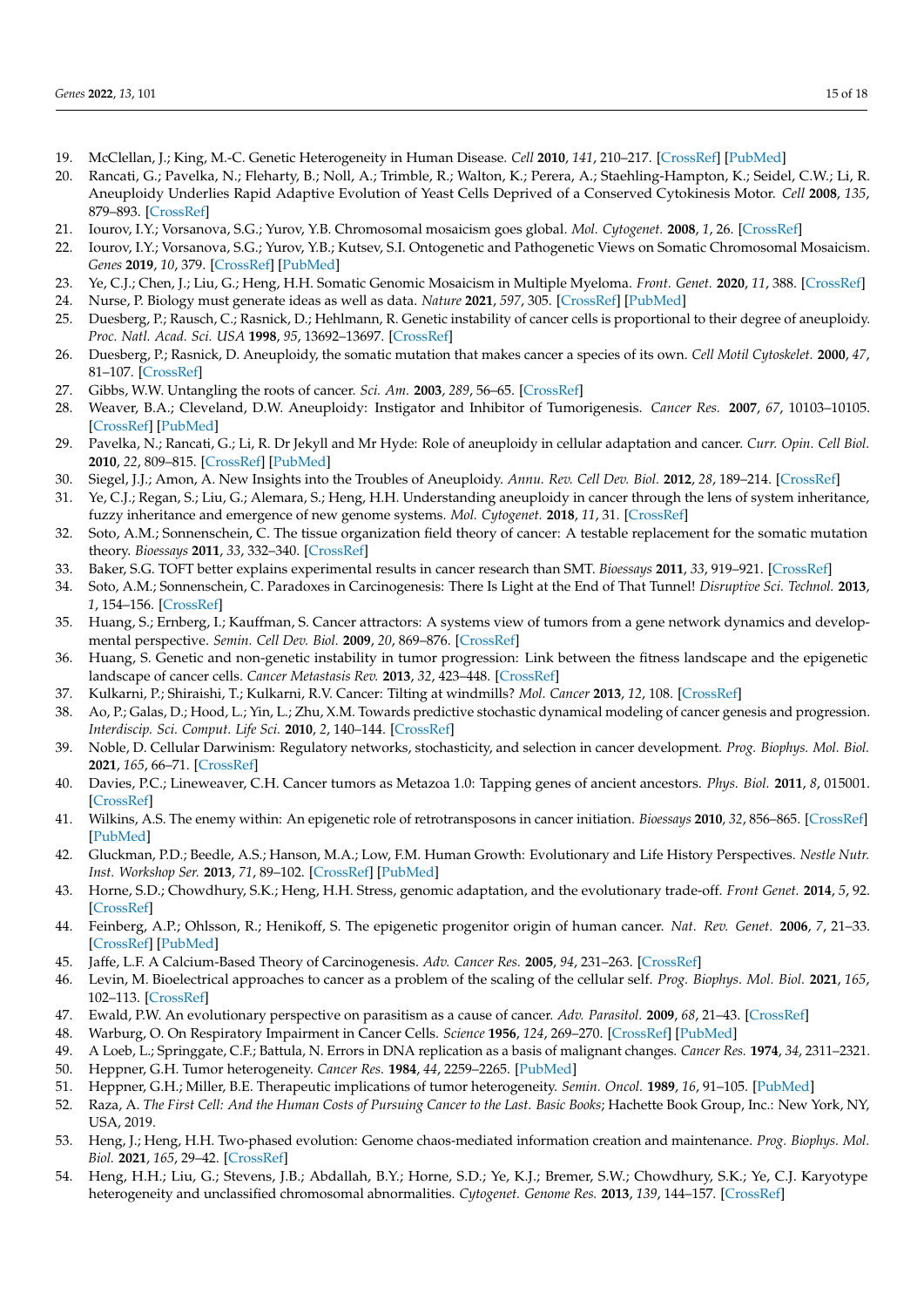- <span id="page-15-0"></span>55. Heng, H.; Chen, W.Y.; Wang, Y.C. Effects of pingyanymycin on chromosomes: A possible structural basis for chromosome aberration. *Mutat. Res. Mol. Mech. Mutagen.* **1988**, *199*, 199–205. [\[CrossRef\]](http://doi.org/10.1016/0027-5107(88)90246-1)
- <span id="page-15-1"></span>56. Heng, H.H. Chapter 12: Bio-complexity challenging reductionism. In *Handbook on System and Complexity in Health*; Sturmberg, J., Martin, C., Eds.; Springer: Berlin/Heidelberg, Germany, 2013; pp. 193–208.
- <span id="page-15-2"></span>57. Tez, M.; Tez, S. Cancer is the chaotic search for adaptation to previously unknown environments. *Theor. Biol. Forum* **2016**, *109*, 149–154.
- <span id="page-15-3"></span>58. Wu, S.; Turner, K.M.; Nguyen, N.-P.; Raviram, R.; Erb, M.; Santini, J.; Luebeck, J.; Rajkumar, U.; Diao, Y.; Li, B.; et al. Circular ecDNA promotes accessible chromatin and high oncogene expression. *Nature* **2019**, *575*, 699–703. [\[CrossRef\]](http://doi.org/10.1038/s41586-019-1763-5)
- <span id="page-15-4"></span>59. Raghuram, G.V.; Chaudhary, S.; Johari, S.; Mittra, I. Illegitimate and Repeated Genomic Integration of Cell-Free Chromatin in the Aetiology of Somatic Mosaicism, Ageing, Chronic Diseases and Cancer. *Genes* **2019**, *10*, 407. [\[CrossRef\]](http://doi.org/10.3390/genes10060407)
- <span id="page-15-5"></span>60. Huxley, J. Cancer Biology: Comparative and Genetic. *Biol. Rev.* **1956**, *31*, 474–514. [\[CrossRef\]](http://doi.org/10.1111/j.1469-185X.1956.tb01558.x)
- <span id="page-15-6"></span>61. van Valen, L.; Mairorana, V.C. Hela, a new microbial species. *Evol Theor.* **1991**, *10*, 71–74.
- <span id="page-15-7"></span>62. Ye, C.J.; Liu, G.; Bremer, S.W.; Heng, H.H.Q. The dynamics of cancer chromosomes and genomes. *Cytogenet. Genome Res.* **2007**, *118*, 237–246. [\[CrossRef\]](http://doi.org/10.1159/000108306)
- <span id="page-15-8"></span>63. Heng, H.H. Elimination of altered karyotypes by sexual reproduction preserves species identity. *Genome* **2007**, *50*, 517–524. [\[CrossRef\]](http://doi.org/10.1139/G07-039) [\[PubMed\]](http://www.ncbi.nlm.nih.gov/pubmed/17612621)
- <span id="page-15-9"></span>64. Vincent, M.D. The Animal within: Carcinogenesis and the Clonal Evolution of Cancer Cells Are Speciation Events Sensu Stricto. *Evolution* **2010**, *64*, 1173–1183. [\[CrossRef\]](http://doi.org/10.1111/j.1558-5646.2009.00942.x) [\[PubMed\]](http://www.ncbi.nlm.nih.gov/pubmed/20059538)
- <span id="page-15-10"></span>65. Bloomfield, M.; Duesberg, P. Inherent variability of cancer-specific aneuploidy generates metastases. *Mol. Cytogenet.* **2016**, *9*, 90. [\[CrossRef\]](http://doi.org/10.1186/s13039-016-0297-x)
- <span id="page-15-11"></span>66. Paul, D. Cancer as a form of life: Musings of the cancer and evolution symposium. *Prog. Biophys. Mol. Biol.* **2021**, *165*, 120–139. [\[CrossRef\]](http://doi.org/10.1016/j.pbiomolbio.2021.05.003)
- <span id="page-15-12"></span>67. Walen, K.H. Mitosis is not the only distributor of mutated cells: Non-mitotic endopolyploid cells produce reproductive genomereduced cells. *Cell Biol. Int.* **2010**, *34*, 867–872. [\[CrossRef\]](http://doi.org/10.1042/CBI20090502)
- <span id="page-15-13"></span>68. Erenpreisa, J.; Kalejs, M.; Cragg, M. Mitotic catastrophe and endomitosis in tumour cells: An evolutionary key to a molecular solution. *Cell Biol. Int.* **2005**, *29*, 1012–1018. [\[CrossRef\]](http://doi.org/10.1016/j.cellbi.2005.10.005)
- <span id="page-15-14"></span>69. Erenpreisa, J.; Salmina, K.; Anatskaya, O.; Cragg, M.S. Paradoxes of cancer: Survival at the brink. *Semin. Cancer Biol.* **2020**. [\[CrossRef\]](http://doi.org/10.1016/j.semcancer.2020.12.009)
- <span id="page-15-15"></span>70. Heng, H.H.; Stevens, J.B.; Lawrenson, L.; Liu, G.; Ye, K.J.; Bremer, S.W.; Ye, C.J. Patterns of genome dynamics and cancer evolution. *Cell. Oncol. Off. J. Int. Soc. Cell. Oncol.* **2008**, *30*, 513–514. [\[CrossRef\]](http://doi.org/10.1155/2008/267326)
- <span id="page-15-16"></span>71. Zhang, S.; Mercado-Uribe, I.; Xing, Z.; Sun, B.; Kuang, J.; Liu, J. Generation of cancer stem-like cells through the formation of polyploid giant cancer cells. *Oncogene* **2013**, *33*, 116–128. [\[CrossRef\]](http://doi.org/10.1038/onc.2013.96)
- <span id="page-15-17"></span>72. Niu, N.; Mercado-Uribe, I.; Liu, J. Dedifferentiation into blastomere-like cancer stem cells via formation of polyploid giant cancer cells. *Oncogene* **2017**, *36*, 4887–4900. [\[CrossRef\]](http://doi.org/10.1038/onc.2017.72)
- <span id="page-15-18"></span>73. Chen, J.; Niu, N.; Zhang, J.; Qi, L.; Shen, W.; Donkena, K.V.; Feng, Z.; Liu, J. Polyploid Giant Cancer Cells (PGCCs): The Evil Roots of Cancer. *Curr. Cancer Drug Targets* **2019**, *19*, 360–367. [\[CrossRef\]](http://doi.org/10.2174/1568009618666180703154233) [\[PubMed\]](http://www.ncbi.nlm.nih.gov/pubmed/29968537)
- <span id="page-15-19"></span>74. Liu, J. The dualistic origin of human tumors. *Semin. Cancer Biol.* **2018**, *53*, 1–16. [\[CrossRef\]](http://doi.org/10.1016/j.semcancer.2018.07.004) [\[PubMed\]](http://www.ncbi.nlm.nih.gov/pubmed/30040989)
- <span id="page-15-20"></span>75. Liu, J. The "life code": A theory that unifies the human life cycle and the origin of human tumors. *Semin. Cancer Biol.* **2020**, *60*, 380–397. [\[CrossRef\]](http://doi.org/10.1016/j.semcancer.2019.09.005)
- <span id="page-15-21"></span>76. Ye, J.C.; Horne, S.; Zhang, J.Z.; Jackson, L.; Heng, H.H. Therapy Induced Genome Chaos: A Novel Mechanism of Rapid Cancer Drug Resistance. *Front. Cell Dev. Biol.* **2021**, *9*, 676344. [\[CrossRef\]](http://doi.org/10.3389/fcell.2021.676344)
- <span id="page-15-22"></span>77. Zaitceva, V.; Kopeina, G.S.; Zhivotovsky, B. Anastasis: Return Journey from Cell Death. *Cancers* **2021**, *13*, 3671. [\[CrossRef\]](http://doi.org/10.3390/cancers13153671)
- <span id="page-15-23"></span>78. Stevens, J.B.; Liu, G.; Bremer, S.W.; Ye, K.J.; Xu, W.; Xu, J.; Sun, Y.; Wu, G.S.; Savasan, S.; Krawetz, S.A.; et al. Mitotic Cell Death by Chromosome Fragmentation. *Cancer Res.* **2007**, *67*, 7686–7694. [\[CrossRef\]](http://doi.org/10.1158/0008-5472.CAN-07-0472)
- <span id="page-15-24"></span>79. Pienta, K.; Hammarlund, E.; Austin, R.; Axelrod, R.; Brown, J.; Amend, S. Cancer cells employ an evolutionarily conserved polyploidization program to resist therapy. *Semin. Cancer Biol.* **2020**. [\[CrossRef\]](http://doi.org/10.1016/j.semcancer.2020.11.016)
- <span id="page-15-25"></span>80. Navin, N.; Kendall, J.; Troge, J.; Andrews, P.; Rodgers, L.; McIndoo, J.; Cook, K.; Stepansky, A.; Levy, D.; Esposito, D.; et al. Tumour evolution inferred by single-cell sequencing. *Nature* **2011**, *472*, 90–94. [\[CrossRef\]](http://doi.org/10.1038/nature09807)
- <span id="page-15-26"></span>81. Sottoriva, A.; Kang, H.; Ma, Z.; Graham, T.A.; Salomon, M.P.; Zhao, J.; Marjoram, P.; Siegmund, K.; Press, M.F.; Shibata, D.; et al. A Big Bang model of human colorectal tumor growth. *Nat. Genet.* **2015**, *47*, 209–216. [\[CrossRef\]](http://doi.org/10.1038/ng.3214) [\[PubMed\]](http://www.ncbi.nlm.nih.gov/pubmed/25665006)
- <span id="page-15-27"></span>82. Shapiro, J.A. What can evolutionary biology learn from cancer biology? *Prog. Biophys. Mol. Biol.* **2021**, *165*, 19–28. [\[CrossRef\]](http://doi.org/10.1016/j.pbiomolbio.2021.03.005) [\[PubMed\]](http://www.ncbi.nlm.nih.gov/pubmed/33930405)
- <span id="page-15-28"></span>83. Shapiro, J.; Noble, D. The value of treating cancer as an evolutionary disease. *Prog. Biophys. Mol. Biol.* **2021**, *165*, 1–2. [\[CrossRef\]](http://doi.org/10.1016/j.pbiomolbio.2021.08.010) [\[PubMed\]](http://www.ncbi.nlm.nih.gov/pubmed/34419531)
- <span id="page-15-29"></span>84. Furst, R. The Importance of Henry H. Heng's Genome Architecture Theory. *Prog. Biophys. Mol. Biol.* **2021**, *165*, 153–156. [\[CrossRef\]](http://doi.org/10.1016/j.pbiomolbio.2021.08.009)
- <span id="page-15-30"></span>85. Vendramin, R.; Litchfield, K.; Swanton, C. Cancer evolution: Darwin and beyond. *EMBO J.* **2021**, *40*, e108389. [\[CrossRef\]](http://doi.org/10.15252/embj.2021108389) [\[PubMed\]](http://www.ncbi.nlm.nih.gov/pubmed/34459009)
- <span id="page-15-31"></span>86. Ye, C.J.; Stilgenbauer, L.; Moy, A.; Liu, G.; Heng, H.H. What Is Karyotype Coding and Why Is Genomic Topology Important for Cancer and Evolution? *Front. Genet.* **2019**, *10*, 1082. [\[CrossRef\]](http://doi.org/10.3389/fgene.2019.01082) [\[PubMed\]](http://www.ncbi.nlm.nih.gov/pubmed/31737054)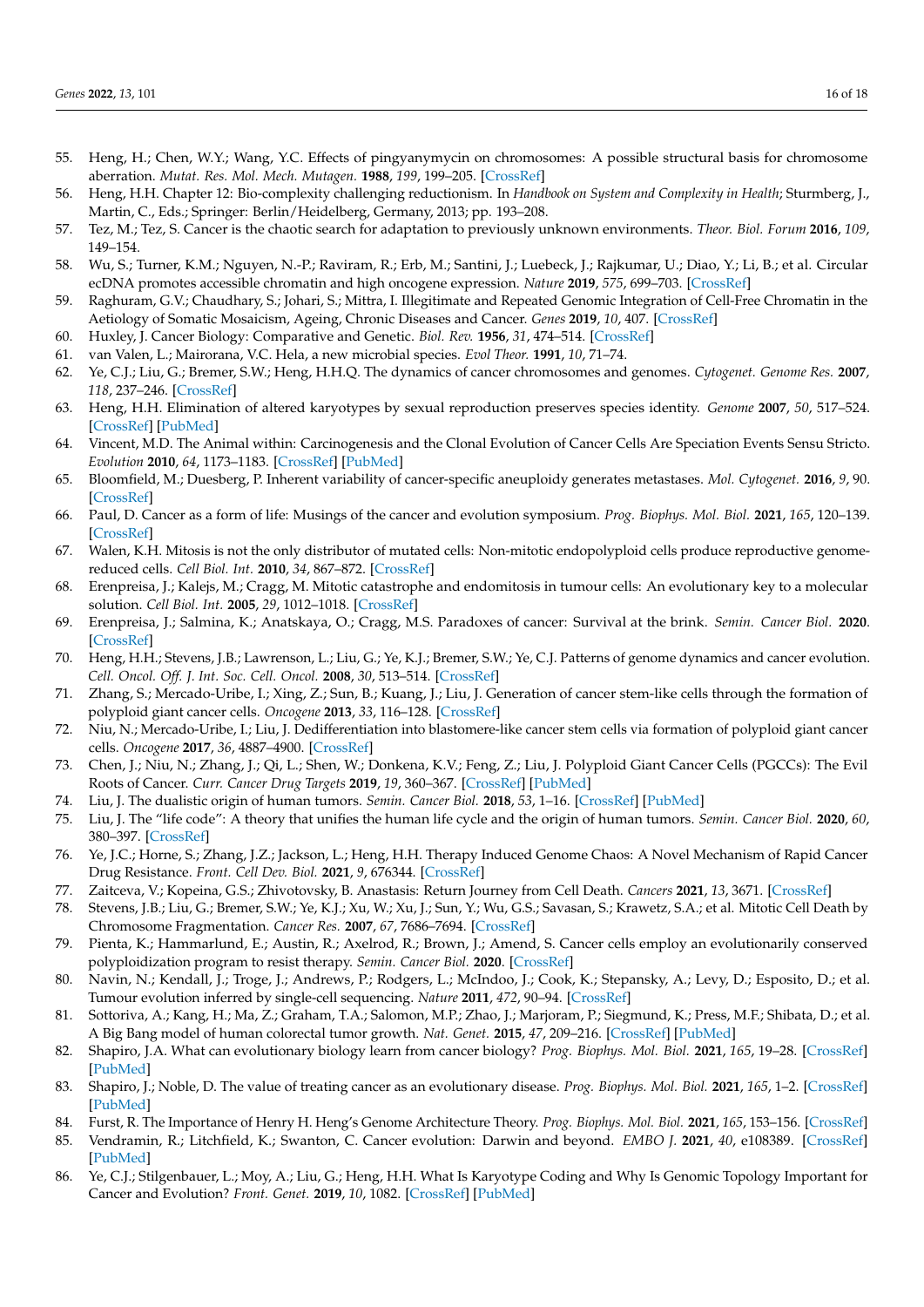- <span id="page-16-0"></span>87. Boveri, T. Concerning the Origin of Malignant Tumours by Theodor Boveri. Translated and annotated by Henry Harris. *J. Cell Sci.* **2008**, *121* (Suppl. 1), 1–84. [\[CrossRef\]](http://doi.org/10.1242/jcs.025742)
- <span id="page-16-1"></span>88. Heng, H.H.; Liu, G.; Stevens, J.B.; Bremer, S.W.; Ye, K.J.; Abdallah, B.Y.; Horne, S.D.; Ye, C.J. Decoding the genome beyond sequencing: The new phase of genomic research. *Genomics* **2011**, *98*, 242–252. [\[CrossRef\]](http://doi.org/10.1016/j.ygeno.2011.05.008) [\[PubMed\]](http://www.ncbi.nlm.nih.gov/pubmed/21640814)
- <span id="page-16-2"></span>89. Ye, C.J.; Stevens, J.B.; Liu, G.; Bremer, S.W.; Jaiswal, A.S.; Ye, K.J.; Lin, M.-F.; Lawrenson, L.; Lancaster, W.D.; Kurkinen, M.; et al. Genome based cell population heterogeneity promotes tumorigenicity: The evolutionary mechanism of cancer. *J. Cell. Physiol.* **2008**, *219*, 288–300. [\[CrossRef\]](http://doi.org/10.1002/jcp.21663)
- <span id="page-16-3"></span>90. Heng, H.H.; Bremer, S.W.; Stevens, J.B.; Horne, S.D.; Liu, G.; Abdallah, B.Y.; Ye, K.J.; Ye, C.J. Chromosomal instability (CIN): What it is and why it is crucial to cancer evolution. *Cancer Metastasis Rev.* **2013**, *32*, 325–340. [\[CrossRef\]](http://doi.org/10.1007/s10555-013-9427-7)
- <span id="page-16-4"></span>91. Liu, G.; Stevens, J.B.; Horne, S.D.; Abdallah, B.Y.; Ye, K.J.; Bremer, S.W.; Ye, C.J.; Chen, D.J.; Heng, H.H. Genome chaos: Survival strategy during crisis. *Cell Cycle* **2014**, *13*, 528–537. [\[CrossRef\]](http://doi.org/10.4161/cc.27378) [\[PubMed\]](http://www.ncbi.nlm.nih.gov/pubmed/24299711)
- <span id="page-16-5"></span>92. Shapiro, J. How Chaotic Is Genome Chaos? *Cancers* **2021**, *13*, 1358. [\[CrossRef\]](http://doi.org/10.3390/cancers13061358) [\[PubMed\]](http://www.ncbi.nlm.nih.gov/pubmed/33802828)
- 93. Pellestor, F.; Gatinois, V. Chromoanagenesis: A piece of the macroevolution scenario. *Mol. Cytogenet.* **2020**, *13*, 3. [\[CrossRef\]](http://doi.org/10.1186/s13039-020-0470-0) [\[PubMed\]](http://www.ncbi.nlm.nih.gov/pubmed/32010222)
- <span id="page-16-6"></span>94. Pellestor, F.; Gaillard, J.; Schneider, A.; Puechberty, J.; Gatinois, V. Chromoanagenesis, the mechanisms of a genomic chaos. *Semin. Cell Dev. Biol.* **2021**. [\[CrossRef\]](http://doi.org/10.1016/j.semcdb.2021.01.004)
- <span id="page-16-7"></span>95. Stephens, P.J.; Greenman, C.D.; Fu, B.; Yang, F.; Bignell, G.R.; Mudie, L.J.; Pleasance, E.D.; Lau, K.W.; Beare, D.; Stebbings, L.A.; et al. Massive Genomic Rearrangement Acquired in a Single Catastrophic Event during Cancer Development. *Cell* **2011**, *144*, 27–40. [\[CrossRef\]](http://doi.org/10.1016/j.cell.2010.11.055)
- 96. Horne, S.D.; Heng, H.H. Genome Chaos, Chromothripsis and Cancer Evolution. *J. Cancer Stud. Ther.* **2014**, *1*, 1–6.
- <span id="page-16-8"></span>97. Heng, H.H. *Chapter 5: Cancer Genomic Landscape, Ecology and Evolution of Cancer*; Ujvari, B., Roche, B., Thomas, F., Eds.; Elseiver: Amsterdam, The Netherlands, 2017; pp. 69–86.
- <span id="page-16-9"></span>98. Baca, S.C.; Prandi, D.; Lawrence, M.S.; Mosquera, J.M.; Romanel, A.; Drier, Y.; Park, K.; Kitabayashi, N.; Macdonald, T.Y.; Ghandi, M.; et al. Punctuated Evolution of Prostate Cancer Genomes. *Cell* **2013**, *153*, 666–677. [\[CrossRef\]](http://doi.org/10.1016/j.cell.2013.03.021)
- 99. Crasta, K.; Ganem, N.; Dagher, R.; Lantermann, A.B.; Ivanova, E.V.; Pan, Y.; Nezi, L.; Protopopov, A.; Chowdhury, D.; Pellman, D. DNA breaks and chromosome pulverization from errors in mitosis. *Nature* **2012**, *482*, 53–58. [\[CrossRef\]](http://doi.org/10.1038/nature10802)
- 100. Forment, J.V.; Kaidi, A.; Jackson, S.P. Chromothripsis and cancer: Causes and consequences of chromosome shattering. *Nat. Rev. Cancer* **2012**, *12*, 663–670. [\[CrossRef\]](http://doi.org/10.1038/nrc3352) [\[PubMed\]](http://www.ncbi.nlm.nih.gov/pubmed/22972457)
- 101. Holland, A.J.; Cleveland, D.W. Chromoanagenesis and cancer: Mechanisms and consequences of localized, complex chromosomal rearrangements. *Nat. Med.* **2012**, *18*, 1630–1638. [\[CrossRef\]](http://doi.org/10.1038/nm.2988)
- 102. Inaki, K.; Liu, E.T. Structural mutations in cancer: Mechanistic and functional insights. *Trends Genet.* **2012**, *28*, 550–559. [\[CrossRef\]](http://doi.org/10.1016/j.tig.2012.07.002) [\[PubMed\]](http://www.ncbi.nlm.nih.gov/pubmed/22901976)
- 103. Jones, M.J.; Jallepalli, P.V. Chromothripsis: Chromosomes in crisis. *Dev. Cell.* **2012**, *23*, 908–917. [\[CrossRef\]](http://doi.org/10.1016/j.devcel.2012.10.010)
- 104. Liu, P.; Erez, A.; Nagamani, S.C.S.; Dhar, S.U.; Kołodziejska, K.E.; Dharmadhikari, A.V.; Cooper, M.L.; Wiszniewska, J.; Zhang, F.; Withers, M.A.; et al. Chromosome catastrophes involve replication mechanisms generating complex genomic rearrangements. *Cell* **2001**, *146*, 889–890. [\[CrossRef\]](http://doi.org/10.1016/j.cell.2011.07.042) [\[PubMed\]](http://www.ncbi.nlm.nih.gov/pubmed/21925314)
- 105. Malhotra, A.; Lindberg, M.; Faust, G.G.; Leibowitz, M.L.; Clark, R.A.; Layer, R.M.; Quinlan, A.R.; Hall, I.M. Breakpoint profiling of 64 cancer genomes reveals numerous complex rear-rangements spawned by homology-independent mechanisms. *Genome Res.* **2013**, *23*, 762–776. [\[CrossRef\]](http://doi.org/10.1101/gr.143677.112) [\[PubMed\]](http://www.ncbi.nlm.nih.gov/pubmed/23410887)
- 106. Righolt, C.; Mai, S. Shattered and stitched chromosomes-chromothripsis and chromoanasynthesis-manifestations of a new chromosome crisis? *Genes Chromosomes Cancer* **2012**, *51*, 975–981. [\[CrossRef\]](http://doi.org/10.1002/gcc.21981) [\[PubMed\]](http://www.ncbi.nlm.nih.gov/pubmed/22811041)
- 107. Setlur, S.R.; Lee, C. Tumor Archaeology Reveals that Mutations Love Company. *Cell* **2012**, *149*, 959–961. [\[CrossRef\]](http://doi.org/10.1016/j.cell.2012.05.010)
- <span id="page-16-10"></span>108. Tubio, J.M.; Estivill, X. Cancer: When catastrophe strikes a cell. *Nature* **2011**, *470*, 476–477. [\[CrossRef\]](http://doi.org/10.1038/470476a) [\[PubMed\]](http://www.ncbi.nlm.nih.gov/pubmed/21350479)
- <span id="page-16-11"></span>109. Heng, H.H. *Karyotypic Chaos, A Form of Non-Clonal Chromosome Aberrations, Plays A Key Role for Cancer Progression and Drug Resistance*; FASEB: Nuclear Structure and Cancer; Vermont Academy: Saxtons River, VT, USA, 2009.
- <span id="page-16-17"></span>110. Heng, H.H.; Regan, S.M.; Liu, G.; Ye, C.J. Why it is crucial to analyze non clonal chromosome aberrations or NCCAs? *Mol. Cytogenet.* **2016**, *9*, 15. [\[CrossRef\]](http://doi.org/10.1186/s13039-016-0223-2)
- <span id="page-16-12"></span>111. Duesberg, P. Chromosomal Chaos and Cancer. *Sci. Am.* **2007**, *296*, 52–59. [\[CrossRef\]](http://doi.org/10.1038/scientificamerican0507-52) [\[PubMed\]](http://www.ncbi.nlm.nih.gov/pubmed/17500414)
- <span id="page-16-13"></span>112. Zhang, C.Z.; Spektor, A.; Cornils, H.; Francis, J.M.; Jackson, E.K.; Liu, S.; Meyerson, M.; Pellman, D. Chromothripsis from DNA damage in micronuclei. *Nature* **2015**, *522*, 179–184. [\[CrossRef\]](http://doi.org/10.1038/nature14493)
- <span id="page-16-14"></span>113. Maciejowski, J.; Li, Y.; Bosco, N.; Campbell, P.J.; de Lange, T. Chromothripsis and Kataegis Induced by Telomere Crisis. *Cell* **2015**, *163*, 1641–1654. [\[CrossRef\]](http://doi.org/10.1016/j.cell.2015.11.054)
- <span id="page-16-15"></span>114. Heng, H.H.; Stevens, J.B.; Bremer, S.W.; Liu, G.; Abdallah, B.Y.; Ye, C.J. Evolutionary Mechanisms and Diversity in Cancer. *Adv. Cancer Res.* **2011**, *112*, 217–253. [\[CrossRef\]](http://doi.org/10.1016/b978-0-12-387688-1.00008-9) [\[PubMed\]](http://www.ncbi.nlm.nih.gov/pubmed/21925306)
- <span id="page-16-16"></span>115. Morishita, M.; Muramatsu, T.; Suto, Y.; Hirai, M.; Konishi, T.; Hayashi, S.; Shigemizu, D.; Tsunoda, T.; Moriyama, K.; Inazawa, J. Chromothripsis-like chromosomal rearrangements induced by ionizing radiation using proton microbeam irradiation system. *Oncotarget* **2016**, *7*, 10182–10192. [\[CrossRef\]](http://doi.org/10.18632/oncotarget.7186)